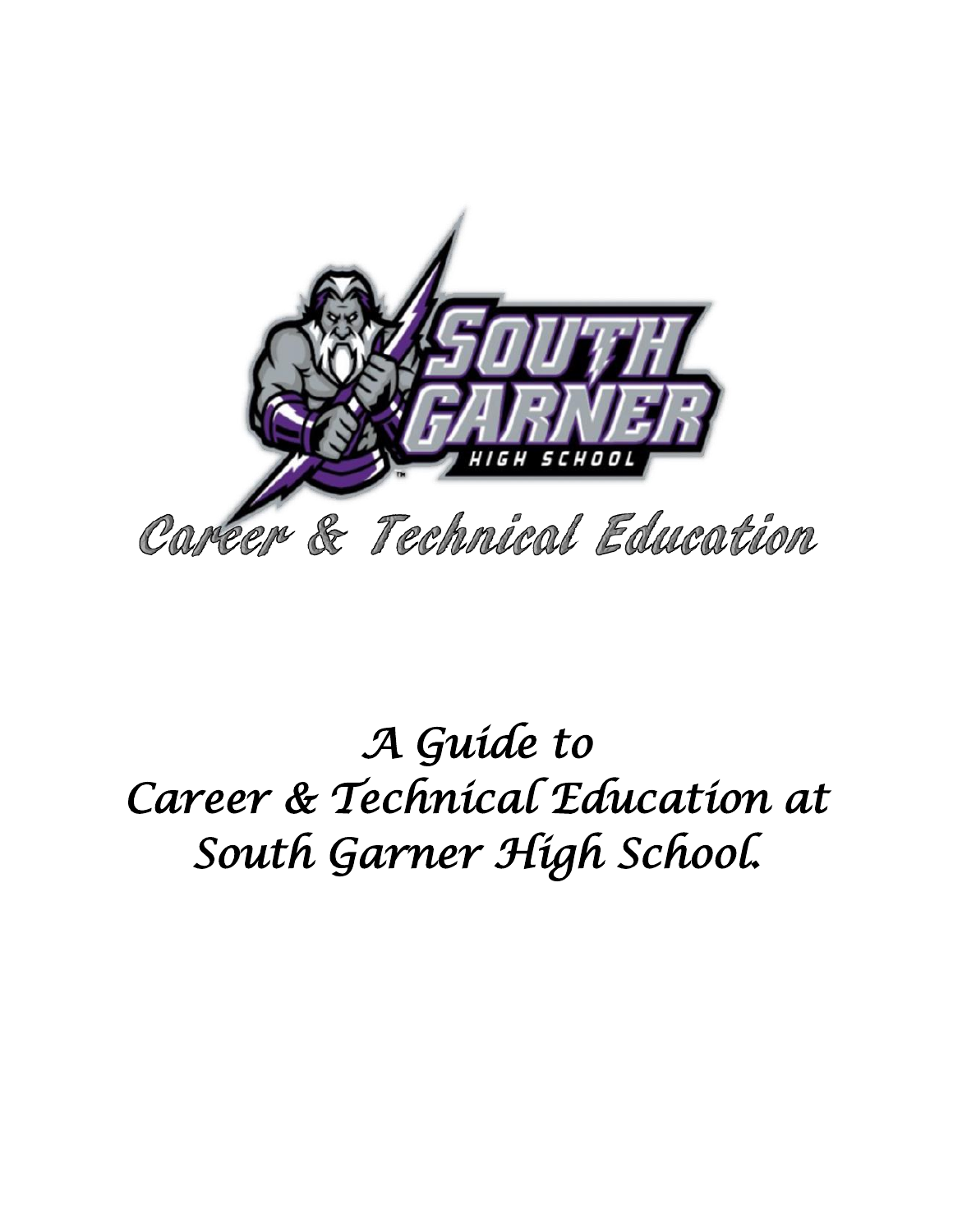### **SOUTH GARNER HIGH SCHOOL CAREER & TECHNICAL EDUCATION COURSES**

### **Courses with Associated Credentialing Opportunities or Certifications**

#### **Agriculture Mechanics II/Advanced Studies**

• OSHA 10-Hour General Industry Certification (Agriculture)

#### **Microsoft Word & PowerPoint**

- Microsoft Office Specialist in Word
- Microsoft Office Specialist Expert in Word
- Microsoft Office Specialist in PowerPoint

### **Microsoft Excel**

- Microsoft Office Specialist in Excel
- Microsoft Office Specialist Expert in Excel

### **Marketing Applications OR Sports & Entertainment Marketing II Honors**

• Customer Service & Sales

#### **Food & Nutrition II**

• ServSafe

### **Culinary Arts & Hospitality I & II**

• ServSafe

### **Adobe Visual**

- Adobe Photoshop
- Adobe Illustrator
- Adobe InDesign
- Adobe Premiere
- Adobe Dreamweaver

#### **Early Childhood Education II**

• North Carolina Early Childhood Credential (NCECC)

#### **Health Science II**

• OSHA 10-Hour General Industry Certification (Healthcare)

#### **Interior Digital Applications**

• Autodesk Certified User Revit

### **Career Technical Education Student Organizations**

All students in career and technical programs have an opportunity to develop and extend their learnings through participation in active career and technical student organizations (CTSOs). Any student enrolled in a career and technical course is eligible for membership in the career and technical student organization associated with that program. The following CTSOs are available at South Garner High School.

- ✓ *FCCLA (Family, Career, and Community Leaders of America) – Family & Consumer Sciences Students*
- ✓ **FFA** (Future Farmers of America) Agricultural Education Students
- ✓ *DECA (Association of Marketing Students) – Marketing & Entrepreneurship Education Students*
- ✓ *HOSA (Future Health Professions) – Health Sciences Students*
- ✓ *NTHS (National Technical Honor Society) – Honor Society available to qualified CTE Students*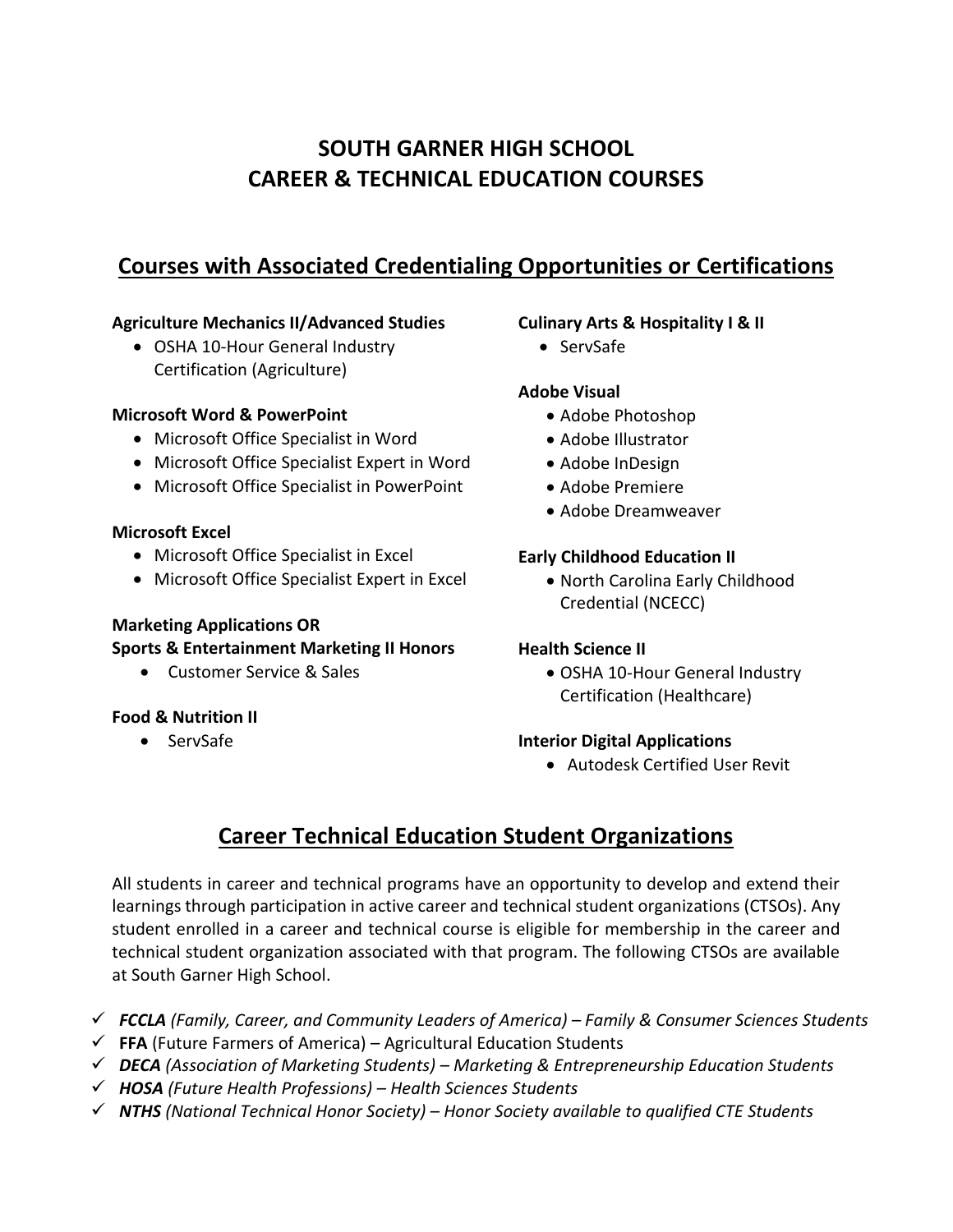### **Career and Technical Education (CTE) Course Articulation Agreement**

The local Articulated Course Agreement between Wake County Public Schools and Wake Tech Community College allows students to earn community college course credit in their high school CTE classes.

### **To earn the community college credit for the CTE courses listed below the student must:**

- 1. Earn a Grade of B or higher in the course
- 2. Earn a scaled score of A on the CTE post assessment (provided by NC DPI or an approved third party)
- 3. Enroll at Wake Tech within two years of their high school graduation date.

| <b>Program Area</b>                                | <b>WCPSS</b><br><b>Number</b> | <b>HS Course Title</b>                          | <b>HS Teacher</b>                    | <b>CC Number</b>                      | <b>CC Course Title</b>                                                |
|----------------------------------------------------|-------------------------------|-------------------------------------------------|--------------------------------------|---------------------------------------|-----------------------------------------------------------------------|
| Agricultural                                       | AS31                          | <b>Agricultural Mechanics I</b>                 | <b>Bracey</b>                        | <b>WLD-110</b>                        | <b>Cutting Processes</b>                                              |
| Agricultural                                       | AP41                          | Horticulture I                                  | Wehbie                               | HOR-160                               | <b>Plant Materials</b>                                                |
| <b>Business and</b><br>Information                 | <b>ME12</b>                   | Entrepreneurship II<br>(Honors)                 | Gardner                              | <b>BUS-139</b>                        | Entrepreneurship I                                                    |
| <b>Business and</b><br>Information                 | <b>BF10</b>                   | Principles of Business &<br>Finance             | Jones                                | <b>BUS-125</b>                        | Personal Finance                                                      |
| Family and<br><b>Consumer Science</b><br>Education | FC11                          | Principles of Family &<br><b>Human Services</b> | Shoemaker<br>Bowden<br>Mabry<br>Holt | <b>HSE-110 AND</b><br><b>HSE-210</b>  | Introduction to Human<br>Services AND Human Services<br><b>Issues</b> |
| Family and<br><b>Consumer Science</b><br>Education | <b>FH22</b>                   | Culinary Arts and<br>Hospitality II             | Smith                                | <b>CUL-122 AND</b><br><b>CUL-122A</b> | Nutrition for Food Service AND<br>Nutrition and Food Service Lab      |
| Marketing                                          | <b>MM51 or</b><br><b>MA52</b> | Marketing or<br><b>Marketing Applications</b>   | Allen<br>Gardner<br>Parks            | <b>HRM-240</b>                        | Marketing for Hospitality                                             |

### **Career & Technical Education (CTE) Concentrator Pathways**

Career & Technical Education (CTE) concentrator pathways are based on the **North Carolina Career Clusters**. To graduate with a CTE concentration, a student must complete the concentrator course within a cluster area: One Prerequisite Course and One Completer Course. Students are encouraged to take supplemental CTE courses in the cluster area also. Students can complete more than one CTE concentration.

Students who are classified as CTE concentrators are afforded the opportunity to take the ACT WorkKeys. The ACT WorkKeys is a job skills assessment system that helps employers select, hire, train, develop, and retain a highperformance workforce. Successful completion of ACT WorkKeys assessments in Applied Mathematics, Locating Information, and Reading for Information can lead to earning ACT's National Career Readiness Certificate (ACT NCRC), a portable credential earned by more than 2.3 million people across the United States.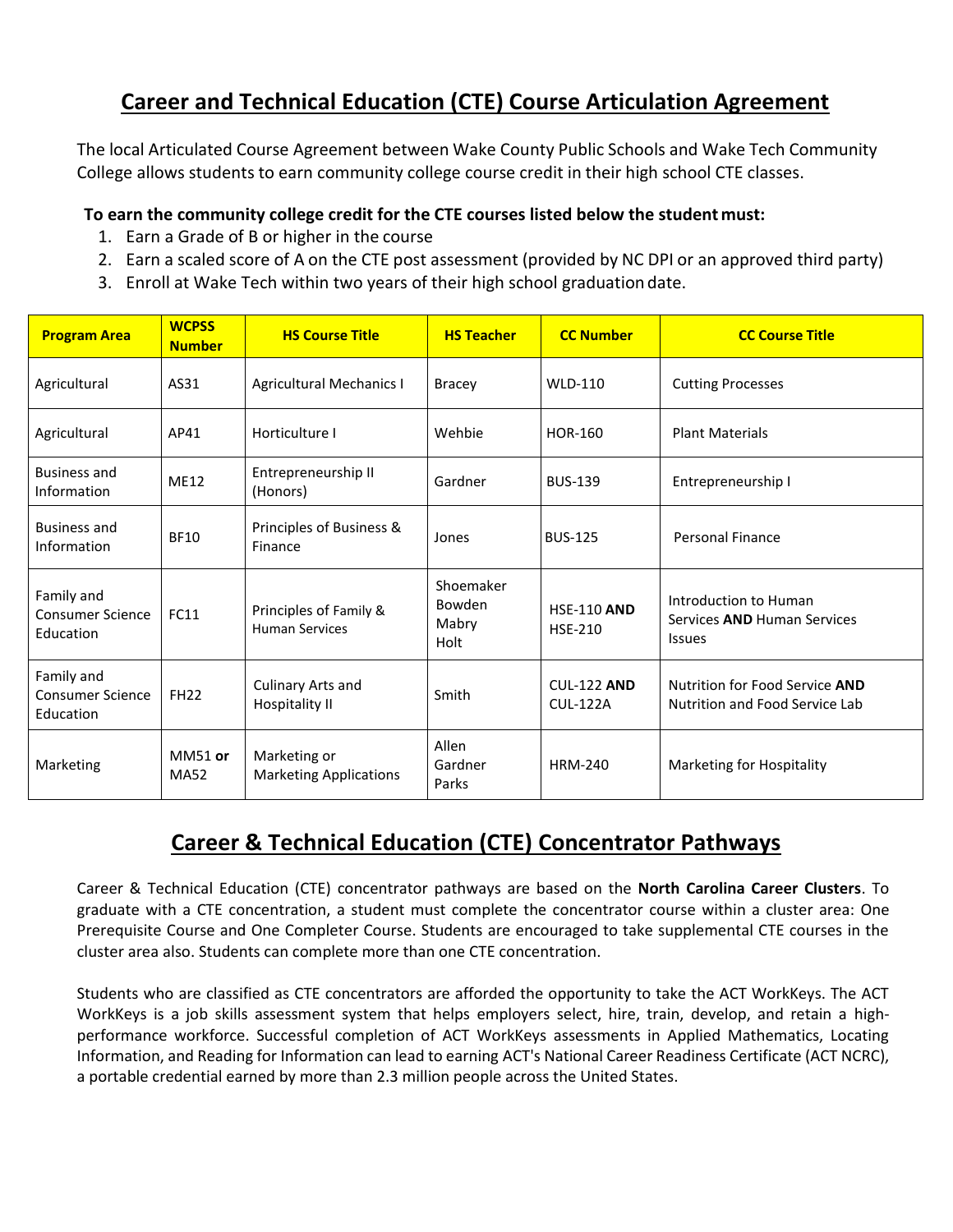### **South Garner High School Career & Technical Education Available Pathways**

*Students must take the Concentrator Course in order to complete the pathway.*



### **Agriculture, Food and Natural Resources**

|                                                                                                                                                                                                                                                                                              |                       | Animal Science Career Pathway                       |                                                   |                                                                 |                                                                                                                                                                                                                   |
|----------------------------------------------------------------------------------------------------------------------------------------------------------------------------------------------------------------------------------------------------------------------------------------------|-----------------------|-----------------------------------------------------|---------------------------------------------------|-----------------------------------------------------------------|-------------------------------------------------------------------------------------------------------------------------------------------------------------------------------------------------------------------|
| <b>Prerequisite</b><br><b>Course</b>                                                                                                                                                                                                                                                         |                       | <b>Concentrator</b><br><b>Course</b>                | <b>Career Pathway</b><br><b>Major Courses</b>     |                                                                 | <b>Supplemental CTE</b><br><b>Courses</b>                                                                                                                                                                         |
| <b>Animal Science I</b>                                                                                                                                                                                                                                                                      |                       | Animal Science II-                                  | <b>CTE Advanced</b><br><b>Studies</b>             |                                                                 | Agriscience<br>Applications                                                                                                                                                                                       |
|                                                                                                                                                                                                                                                                                              |                       | <b>Small Animal</b>                                 | <b>CTE Internship</b>                             |                                                                 | Microsoft Word &<br>PowerPoint                                                                                                                                                                                    |
|                                                                                                                                                                                                                                                                                              | <b>Certifications</b> |                                                     | Supplemental<br><b>Core Courses</b>               |                                                                 | Supplemental<br><b>Clubs &amp; Organizations</b>                                                                                                                                                                  |
| <b>National Career Readiness</b><br>Certificate (after completion<br>of Animal Science II)<br>Assessment taken during Senior Year                                                                                                                                                            |                       | Career & College Promise<br><b>College Transfer</b> |                                                   | <b>FFA</b><br><b>National Technical</b><br><b>Honor Society</b> |                                                                                                                                                                                                                   |
| <b>Occupations Requiring Postsecondary Education</b>                                                                                                                                                                                                                                         |                       |                                                     | <b>Occupations Requiring Baccalaureate Degree</b> |                                                                 |                                                                                                                                                                                                                   |
| Animal Caretaker-Poultry Manager<br>Aquaculturalist<br><b>Artificial Insemination Technician</b><br><b>Dairy Producer</b><br><b>Equine Manager</b><br><b>Feed Sales Representative</b><br>Livestock Buyer<br>Livestock Inspector<br><b>Livestock Producer</b><br><b>Veterinary Assistant</b> |                       |                                                     |                                                   |                                                                 | <b>Agricultural Educator</b><br><b>Animal Nutritionist</b><br><b>Livestock Geneticist</b><br><b>Meat Science Researcher</b><br>Physiologist<br><b>Wildlife Biologist</b><br><b>USDA Inspector</b><br>Veterinarian |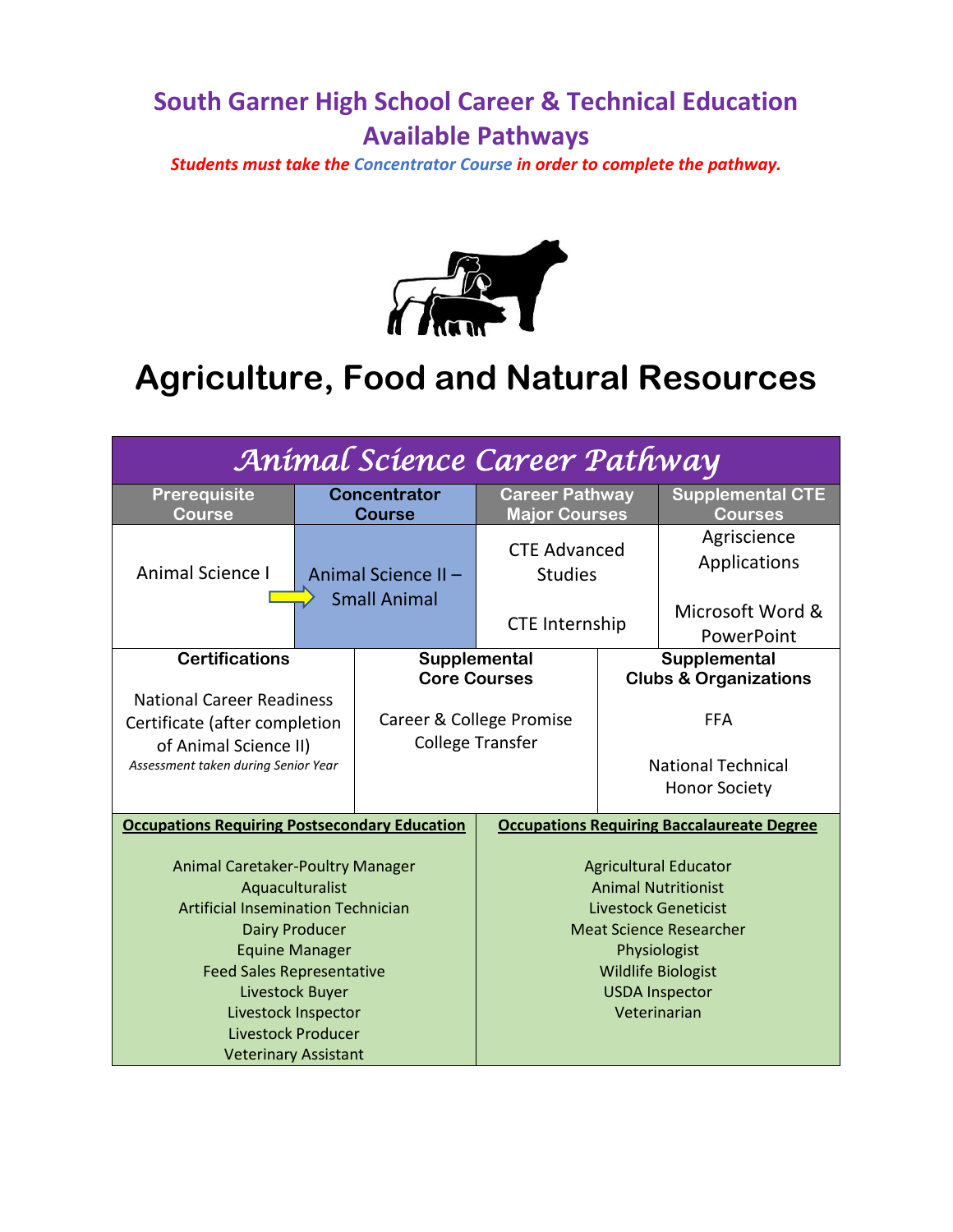

### **Agriculture, Food and Natural Resources**

|                                                                                                                                                                                                                                                                                               |                        | Plant Systems Career Pathway                        |                                               |                                                   |                                                                                                                                                                                            |
|-----------------------------------------------------------------------------------------------------------------------------------------------------------------------------------------------------------------------------------------------------------------------------------------------|------------------------|-----------------------------------------------------|-----------------------------------------------|---------------------------------------------------|--------------------------------------------------------------------------------------------------------------------------------------------------------------------------------------------|
| Prerequisite<br><b>Course</b>                                                                                                                                                                                                                                                                 |                        | <b>Concentrator</b><br><b>Course</b>                | <b>Career Pathway</b><br><b>Major Courses</b> |                                                   | <b>Supplemental CTE</b><br><b>Courses</b>                                                                                                                                                  |
| Horticulture I                                                                                                                                                                                                                                                                                | <b>Horticulture II</b> |                                                     | <b>CTE Advanced</b><br><b>Studies</b>         |                                                   | Agriscience<br>Applications                                                                                                                                                                |
|                                                                                                                                                                                                                                                                                               |                        |                                                     | <b>CTE</b> Internship                         |                                                   | Microsoft Word &<br>PowerPoint                                                                                                                                                             |
| <b>Certifications</b>                                                                                                                                                                                                                                                                         |                        | Supplemental<br><b>Core Courses</b>                 |                                               | Supplemental<br><b>Clubs &amp; Organizations</b>  |                                                                                                                                                                                            |
| <b>National Career Readiness</b><br>Certificate (after completion<br>of Horticulture II)<br>Assessment taken during Senior Year                                                                                                                                                               |                        | Career & College Promise<br><b>College Transfer</b> |                                               | <b>FFA</b>                                        |                                                                                                                                                                                            |
|                                                                                                                                                                                                                                                                                               |                        | <b>AP Biology</b>                                   |                                               | <b>National Technical</b><br><b>Honor Society</b> |                                                                                                                                                                                            |
| <b>Occupations Requiring Postsecondary Education</b>                                                                                                                                                                                                                                          |                        |                                                     |                                               |                                                   | <b>Occupations Requiring Baccalaureate Degree</b>                                                                                                                                          |
| <b>Agricultural Journalist</b><br>Biotechnology Lab Technician<br><b>Commodity Marketing Specialist</b><br><b>Custom Hay/Silage Operator</b><br>Farmer<br><b>Golf Course Manager</b><br><b>Grain Operation Superintendent</b><br><b>Green House Manager</b><br>Rancher<br><b>Tree Surgeon</b> |                        |                                                     |                                               |                                                   | <b>Agricultural Educator</b><br><b>Bioinformatics Specialist</b><br><b>Botanist</b><br><b>Plant Breeder and Geneticist</b><br><b>Plant Pathologist</b><br><b>Soil and Water Specialist</b> |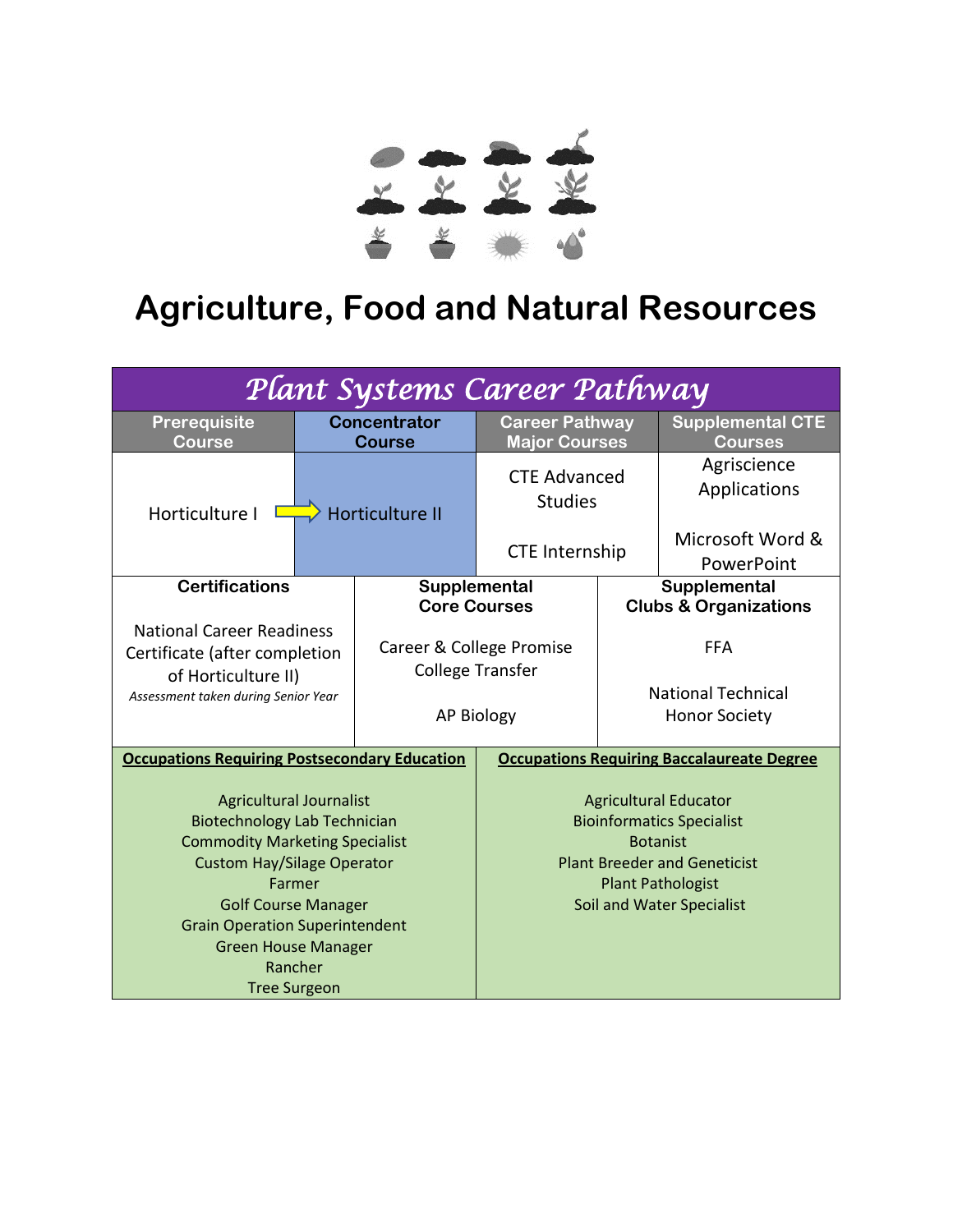

## **Agriculture, Food and Natural Resources**

| Power, Structural, & Technical Systems                                                                                                                                                                                                                                                                                                                                                                                                           |  |                                      |                                                                                                                                                                                          |  |                                                                                                                                                                                                                                       |  |  |  |
|--------------------------------------------------------------------------------------------------------------------------------------------------------------------------------------------------------------------------------------------------------------------------------------------------------------------------------------------------------------------------------------------------------------------------------------------------|--|--------------------------------------|------------------------------------------------------------------------------------------------------------------------------------------------------------------------------------------|--|---------------------------------------------------------------------------------------------------------------------------------------------------------------------------------------------------------------------------------------|--|--|--|
| Career Pathway                                                                                                                                                                                                                                                                                                                                                                                                                                   |  |                                      |                                                                                                                                                                                          |  |                                                                                                                                                                                                                                       |  |  |  |
| <b>Prerequisite</b><br><b>Course</b>                                                                                                                                                                                                                                                                                                                                                                                                             |  | <b>Concentrator</b><br><b>Course</b> | <b>Career Pathway</b><br><b>Major Courses</b>                                                                                                                                            |  | <b>Supplemental CTE</b><br><b>Courses</b>                                                                                                                                                                                             |  |  |  |
| Agricultural<br>Mechanics I                                                                                                                                                                                                                                                                                                                                                                                                                      |  | Agricultural<br><b>Mechanics II</b>  | <b>CTE Advanced</b><br><b>Studies</b>                                                                                                                                                    |  | Agriscience<br>Applications                                                                                                                                                                                                           |  |  |  |
|                                                                                                                                                                                                                                                                                                                                                                                                                                                  |  |                                      | <b>CTE Internship</b>                                                                                                                                                                    |  | Microsoft Word &<br>PowerPoint                                                                                                                                                                                                        |  |  |  |
| <b>Certifications</b>                                                                                                                                                                                                                                                                                                                                                                                                                            |  |                                      | Supplemental<br><b>Core Courses</b>                                                                                                                                                      |  | Supplemental<br><b>Clubs &amp; Organizations</b>                                                                                                                                                                                      |  |  |  |
| <b>OSHA 10-Hour General</b><br><b>Industry Certification</b><br>(Agriculture)<br><b>National Career Readiness</b><br>Certificate (after completion<br>of Agricultural Mechanics II)<br>Assessment taken during Senior Year                                                                                                                                                                                                                       |  |                                      | Career & College Promise<br><b>College Transfer</b><br>Career & College Promise<br><b>Welding Technology</b><br>Career & College Promise<br><b>Electronics Engineering</b><br>Technology |  | <b>FFA</b><br><b>National Technical</b><br><b>Honor Society</b>                                                                                                                                                                       |  |  |  |
| <b>Occupations Requiring Postsecondary Education</b><br><b>Communication Technician</b><br><b>Database Administrator</b><br><b>Electronic Systems Technician</b><br><b>Equipment/Parts Manager</b><br><b>GPS Technician</b><br><b>Heavy Equipment Maintenance</b><br>Technician<br><b>Information Lab Specialist</b><br><b>Machine Operator</b><br><b>Machinist</b><br><b>Recycling Technician</b><br><b>Remote Sensing Specialist</b><br>Welder |  |                                      |                                                                                                                                                                                          |  | <b>Occupations Requiring Baccalaureate Degree</b><br><b>Agricultural Applications Software</b><br>Developer/Programmer<br><b>Agricultural Educator</b><br><b>Agricultural Engineer</b><br><b>Waste Water Treatment Plant Operator</b> |  |  |  |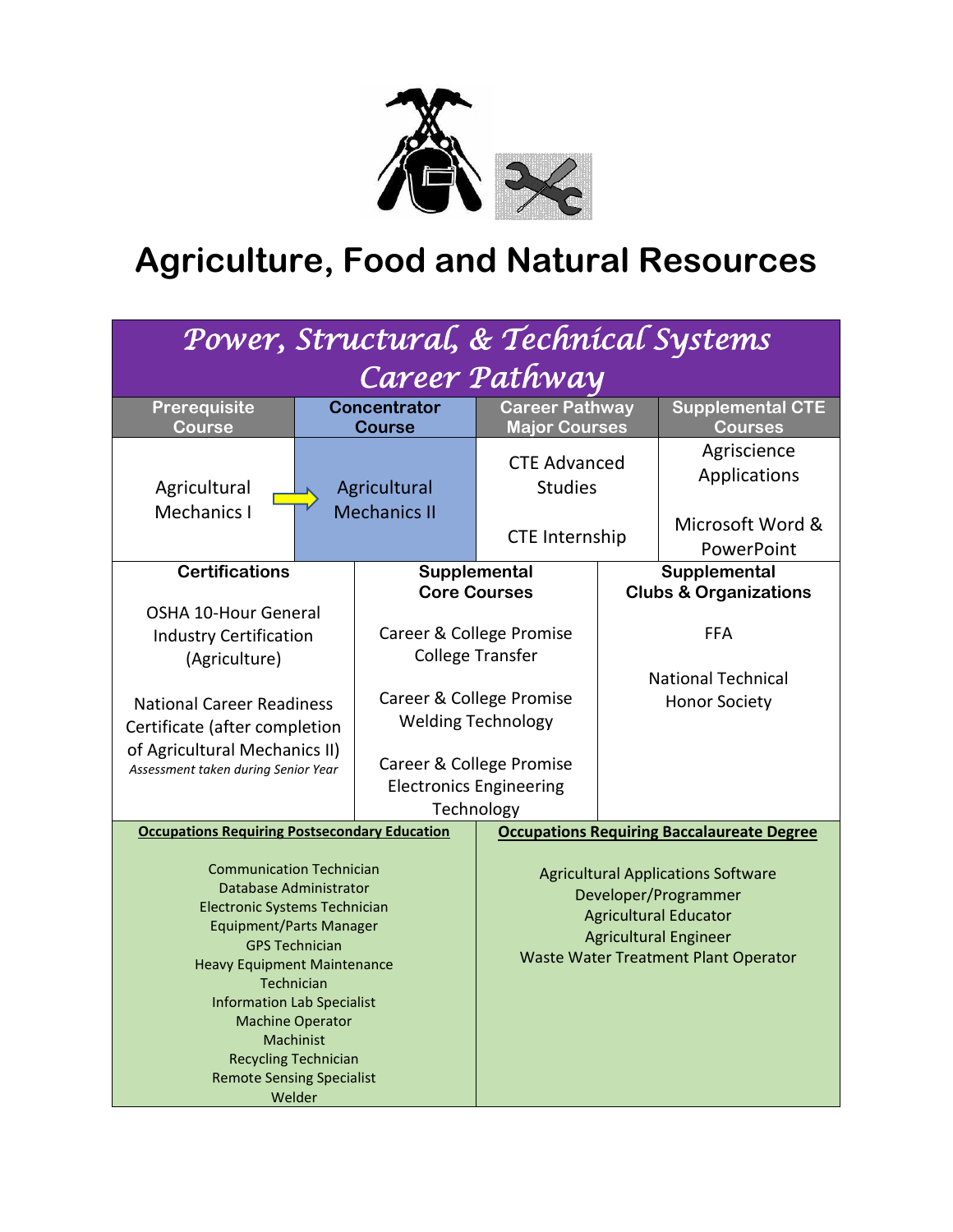

## **Architecture & Construction**

| Interior Design Career Pathway                                                                                                                                                                                    |                                         |                                      |                                                                                                                                                                                                                              |  |                                                                                                                                           |  |  |  |
|-------------------------------------------------------------------------------------------------------------------------------------------------------------------------------------------------------------------|-----------------------------------------|--------------------------------------|------------------------------------------------------------------------------------------------------------------------------------------------------------------------------------------------------------------------------|--|-------------------------------------------------------------------------------------------------------------------------------------------|--|--|--|
| Prerequisite<br><b>Course</b>                                                                                                                                                                                     |                                         | <b>Concentrator</b><br><b>Course</b> | <b>Career Pathway</b><br><b>Major Courses</b>                                                                                                                                                                                |  | <b>Supplemental CTE</b><br><b>Courses</b>                                                                                                 |  |  |  |
| Interior Design I                                                                                                                                                                                                 | Interior Digital<br><b>Applications</b> |                                      | <b>CTE Advanced</b><br><b>Studies</b><br><b>CTE Internship</b>                                                                                                                                                               |  | <b>Principles of Family</b><br>& Human Services<br><b>Adobe Visual</b><br>Design<br>Microsoft Word &                                      |  |  |  |
|                                                                                                                                                                                                                   |                                         |                                      |                                                                                                                                                                                                                              |  | PowerPoint                                                                                                                                |  |  |  |
| <b>Certifications</b><br><b>National Career Readiness</b><br>Certificate (after completion<br>of Interior Digital<br>Applications)<br>Assessment taken during Senior Year<br><b>Autodesk Certified User Revit</b> |                                         |                                      | Supplemental<br><b>Core Courses</b><br>Career & College Promise<br><b>College Transfer</b><br>Career & College Promise<br><b>Interior Design</b><br>Career & College Promise<br><b>Electronics Engineering</b><br>Technology |  | Supplemental<br><b>Clubs &amp; Organizations</b><br><b>SkillsUSA</b><br><b>FCCLA</b><br><b>National Technical</b><br><b>Honor Society</b> |  |  |  |
|                                                                                                                                                                                                                   |                                         |                                      | <b>Interior Design Occupations</b>                                                                                                                                                                                           |  |                                                                                                                                           |  |  |  |
| <b>Certified Kitchen Designers</b>                                                                                                                                                                                |                                         |                                      |                                                                                                                                                                                                                              |  | <b>Home Lighting Advisers</b>                                                                                                             |  |  |  |
| <b>Corporate Designers</b>                                                                                                                                                                                        |                                         |                                      |                                                                                                                                                                                                                              |  | <b>Interior Decorators</b>                                                                                                                |  |  |  |
| <b>Furniture Arrangers</b><br><b>Healthcare Designers</b>                                                                                                                                                         |                                         |                                      |                                                                                                                                                                                                                              |  | Kitchen and Bath Designers                                                                                                                |  |  |  |
| <b>Sustainable Designers</b>                                                                                                                                                                                      |                                         |                                      |                                                                                                                                                                                                                              |  | <b>Kitchen Designers</b><br><b>Universal Designers</b>                                                                                    |  |  |  |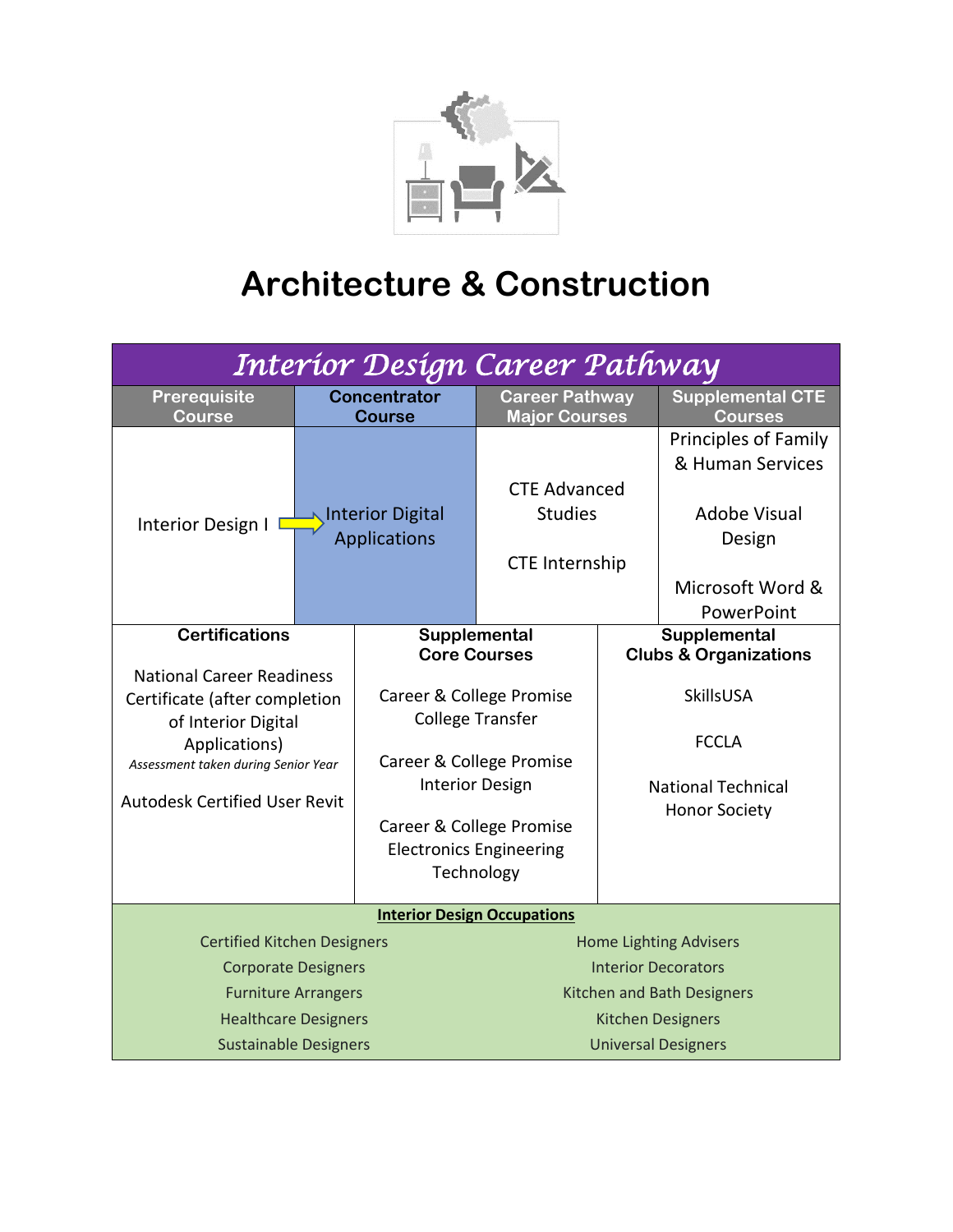

# **Arts, AV Technology, & Communications**

| Adobe Academy Career Pathway                       |                     |                                                     |                                               |                           |                                                  |  |  |
|----------------------------------------------------|---------------------|-----------------------------------------------------|-----------------------------------------------|---------------------------|--------------------------------------------------|--|--|
| <b>Prerequisite</b><br><b>Course</b>               |                     | <b>Concentrator</b><br><b>Course</b>                | <b>Career Pathway</b><br><b>Major Courses</b> |                           | <b>Supplemental CTE</b><br><b>Courses</b>        |  |  |
|                                                    |                     |                                                     | <b>CTE Advanced</b>                           |                           |                                                  |  |  |
| <b>Adobe Visual</b>                                |                     | <b>Adobe Digital</b>                                | <b>Studies</b>                                |                           | Microsoft Word &                                 |  |  |
| Design                                             |                     | Design                                              |                                               |                           | PowerPoint                                       |  |  |
|                                                    |                     |                                                     | <b>CTE</b> Internship                         |                           |                                                  |  |  |
| <b>Certifications</b>                              |                     | Supplemental                                        | <b>Core Courses</b>                           |                           | Supplemental<br><b>Clubs &amp; Organizations</b> |  |  |
| Illustrator, InDesign,<br>Photoshop, Dreamweaver & |                     | Career & College Promise<br><b>College Transfer</b> |                                               |                           | <b>DECA</b>                                      |  |  |
| Premier                                            |                     |                                                     |                                               | <b>FBLA</b>               |                                                  |  |  |
|                                                    |                     | Career & College Promise                            |                                               |                           |                                                  |  |  |
| <b>National Career Readiness</b>                   |                     | <b>Advertising &amp; Graphic Design</b>             |                                               |                           | SkillsUSA                                        |  |  |
| Certificate (after completion                      |                     |                                                     |                                               |                           |                                                  |  |  |
| of Adobe Digital Design)                           |                     |                                                     |                                               | <b>National Technical</b> |                                                  |  |  |
| Assessment taken during Senior Year                |                     |                                                     |                                               |                           | <b>Honor Society</b>                             |  |  |
|                                                    |                     |                                                     | <b>Adobe Related Occupations</b>              |                           |                                                  |  |  |
|                                                    | <b>Art Director</b> |                                                     |                                               |                           | <b>Curator and Gallery Manager</b>               |  |  |
|                                                    | Artist              |                                                     |                                               |                           | <b>Fashion Designer</b>                          |  |  |
| <b>Commercial Artist</b>                           |                     |                                                     |                                               |                           | <b>Fashion Illustrator</b>                       |  |  |
| <b>Commercial Photographer:</b>                    |                     |                                                     |                                               |                           | <b>Graphic Designer</b>                          |  |  |
| Digital, Still, Video, Film                        |                     |                                                     |                                               |                           | Illustrator                                      |  |  |
| <b>Commercial/Residential and Home</b>             |                     |                                                     |                                               |                           | <b>Interior Designer</b>                         |  |  |
| <b>Furnishing Coordinator</b>                      |                     |                                                     |                                               |                           | <b>Textile Designer</b>                          |  |  |
| <b>Computer Animator</b>                           |                     |                                                     |                                               |                           |                                                  |  |  |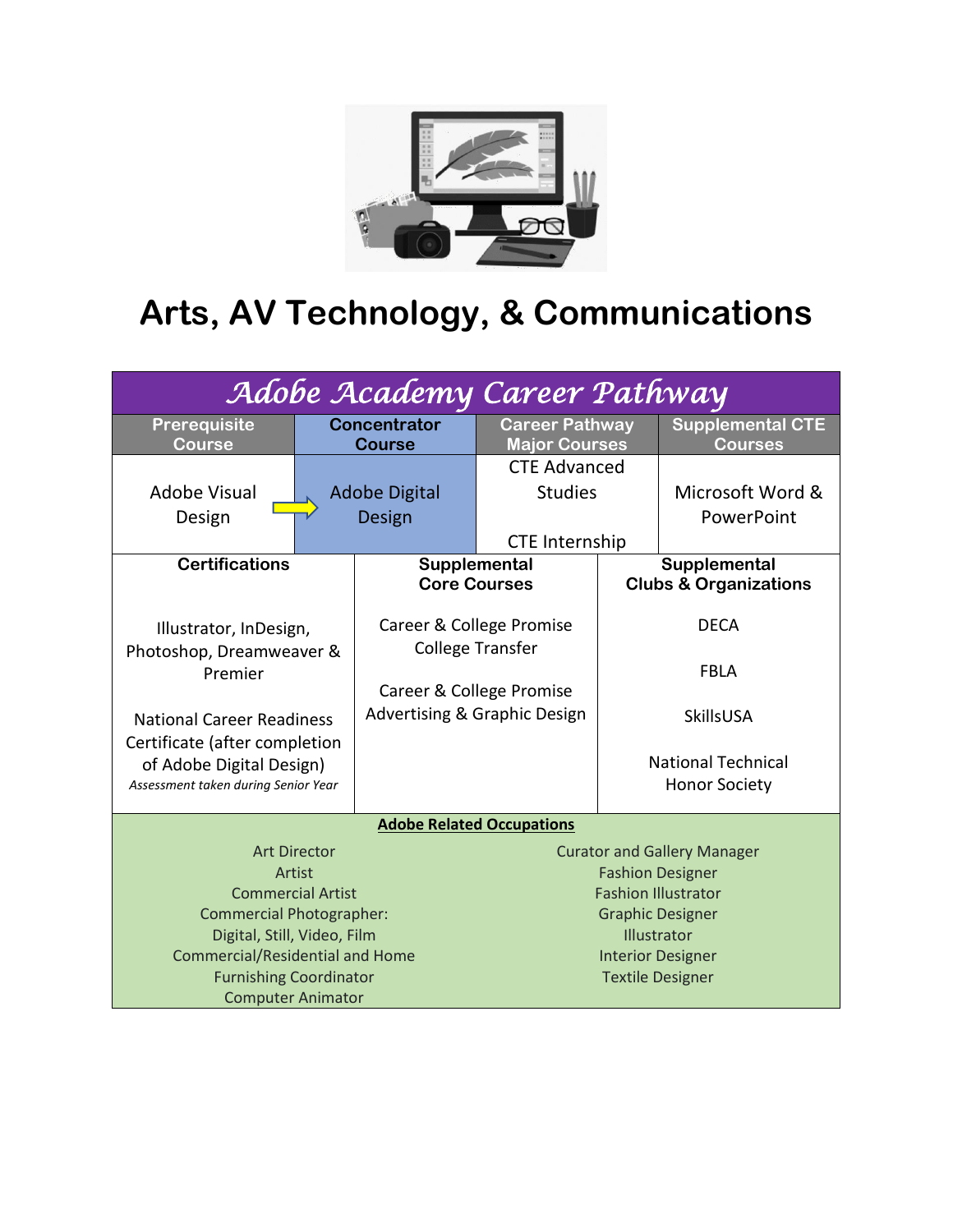

# **Arts, AV Technology, & Communications**

| Game Art Design Career Pathway                                                                                                  |                        |                                                                                                                                       |                                                                                                |  |                                                   |  |  |  |
|---------------------------------------------------------------------------------------------------------------------------------|------------------------|---------------------------------------------------------------------------------------------------------------------------------------|------------------------------------------------------------------------------------------------|--|---------------------------------------------------|--|--|--|
| <b>Prerequisite</b><br><b>Course</b>                                                                                            |                        | <b>Concentrator</b><br><b>Course</b>                                                                                                  | <b>Career Pathway</b><br><b>Major Courses</b>                                                  |  | <b>Supplemental CTE</b><br><b>Courses</b>         |  |  |  |
|                                                                                                                                 | <b>Game Art Design</b> |                                                                                                                                       |                                                                                                |  | <b>Adobe Visual</b><br>Design                     |  |  |  |
| Digital Design &<br><b>Animation I</b>                                                                                          |                        |                                                                                                                                       | <b>CTE Advanced</b><br><b>Studies</b>                                                          |  | Adobe Digital<br>Design                           |  |  |  |
|                                                                                                                                 |                        |                                                                                                                                       | <b>CTE Internship</b>                                                                          |  | Entrepreneurship I                                |  |  |  |
|                                                                                                                                 |                        |                                                                                                                                       |                                                                                                |  | Microsoft Word &<br>PowerPoint                    |  |  |  |
| <b>Certifications</b>                                                                                                           |                        | Supplemental<br><b>Core Courses</b>                                                                                                   |                                                                                                |  | Supplemental<br><b>Clubs &amp; Organizations</b>  |  |  |  |
| <b>National Career Readiness</b><br>Certificate (after completion<br>of Game Art Design)<br>Assessment taken during Senior Year |                        | Career & College Promise<br><b>College Transfer</b><br>Career & College Promise<br>Introduction to Simulation<br>and Game Development |                                                                                                |  | <b>National Technical</b><br><b>Honor Society</b> |  |  |  |
|                                                                                                                                 |                        |                                                                                                                                       | <b>Visual Arts</b>                                                                             |  |                                                   |  |  |  |
|                                                                                                                                 |                        | <b>Game Art Design Related Occupations</b>                                                                                            |                                                                                                |  |                                                   |  |  |  |
| Interactive Multimedia Designer<br><b>Senior Gamemaster</b><br>Video Game Engineer                                              |                        |                                                                                                                                       | <b>Senior Game Designer</b><br><b>Senior Environmental Artist</b><br><b>Video Game Creator</b> |  |                                                   |  |  |  |
| <b>Computer Video Game Designer</b><br><b>Game Designer/Creative Director</b>                                                   |                        |                                                                                                                                       |                                                                                                |  | Video Game Developer                              |  |  |  |
| <b>Lead Game Designer</b>                                                                                                       |                        |                                                                                                                                       | <b>Video Game Maker</b><br>Video Game Programmer                                               |  |                                                   |  |  |  |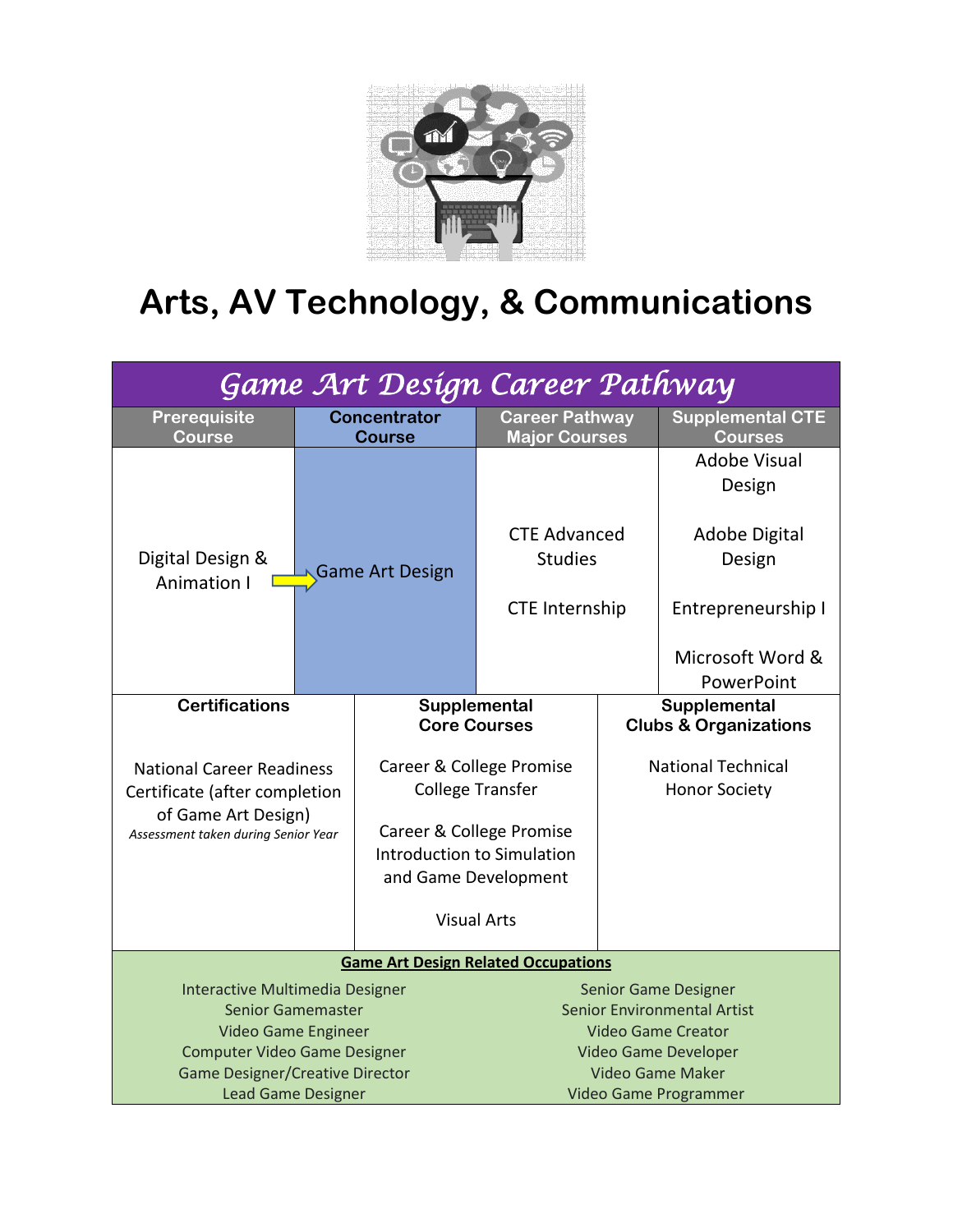

## **Business Management & Administration**

| Entrepreneurship Career Pathway                                |           |                                             |                                                                |                           |                                                 |  |  |  |
|----------------------------------------------------------------|-----------|---------------------------------------------|----------------------------------------------------------------|---------------------------|-------------------------------------------------|--|--|--|
| Prerequisite<br><b>Course</b>                                  |           | <b>Concentrator</b><br><b>Course</b>        | <b>Career Pathway</b><br><b>Major Courses</b>                  |                           | <b>Supplemental CTE</b><br><b>Courses</b>       |  |  |  |
|                                                                |           |                                             |                                                                |                           | Principles of<br><b>Business and</b><br>Finance |  |  |  |
|                                                                |           |                                             | <b>CTE Advanced</b>                                            |                           |                                                 |  |  |  |
| Entrepreneurship I                                             |           | Entrepreneurship II                         | <b>Studies</b>                                                 |                           | Microsoft Word &                                |  |  |  |
|                                                                |           |                                             |                                                                |                           | PowerPoint                                      |  |  |  |
|                                                                |           |                                             | <b>CTE Internship</b>                                          |                           |                                                 |  |  |  |
|                                                                |           |                                             |                                                                |                           | Microsoft Excel                                 |  |  |  |
|                                                                |           |                                             |                                                                |                           |                                                 |  |  |  |
| <b>Certifications</b>                                          |           |                                             |                                                                |                           | Marketing<br>Supplemental                       |  |  |  |
|                                                                |           |                                             | Supplemental<br><b>Core Courses</b>                            |                           | <b>Clubs &amp; Organizations</b>                |  |  |  |
|                                                                |           |                                             |                                                                |                           |                                                 |  |  |  |
| <b>National Career Readiness</b>                               |           | Career & College Promise                    |                                                                |                           | <b>DECA</b>                                     |  |  |  |
| Certificate (after completion                                  |           | <b>College Transfer</b>                     |                                                                |                           | <b>FBLA</b>                                     |  |  |  |
| of Entrepreneurship II)<br>Assessment taken during Senior Year |           |                                             | Career & College Promise                                       |                           |                                                 |  |  |  |
|                                                                |           | <b>Business Administration:</b>             |                                                                | <b>National Technical</b> |                                                 |  |  |  |
|                                                                |           | Entrepreneurship                            |                                                                |                           | <b>Honor Society</b>                            |  |  |  |
|                                                                |           |                                             |                                                                |                           |                                                 |  |  |  |
|                                                                |           | <b>Entrepreneurship Related Occupations</b> |                                                                |                           |                                                 |  |  |  |
| <b>Business Consultant</b>                                     |           |                                             | <b>Social Media Manager</b><br><b>Public Relations Manager</b> |                           |                                                 |  |  |  |
| <b>Construction Manager</b><br><b>Research and Development</b> |           |                                             |                                                                |                           | Appraiser                                       |  |  |  |
| Not-for-Profit Fundraiser                                      |           |                                             |                                                                |                           | <b>Financial Advisor</b>                        |  |  |  |
| <b>Teacher</b>                                                 |           |                                             |                                                                |                           | <b>Marketing Manager</b>                        |  |  |  |
|                                                                | Recruiter |                                             |                                                                |                           | <b>Web Developer</b>                            |  |  |  |
| <b>Business Reporter</b>                                       |           |                                             |                                                                |                           | <b>Sales Manager</b>                            |  |  |  |
| <b>Management Analysis</b>                                     |           |                                             | <b>Systems Analyst</b>                                         |                           |                                                 |  |  |  |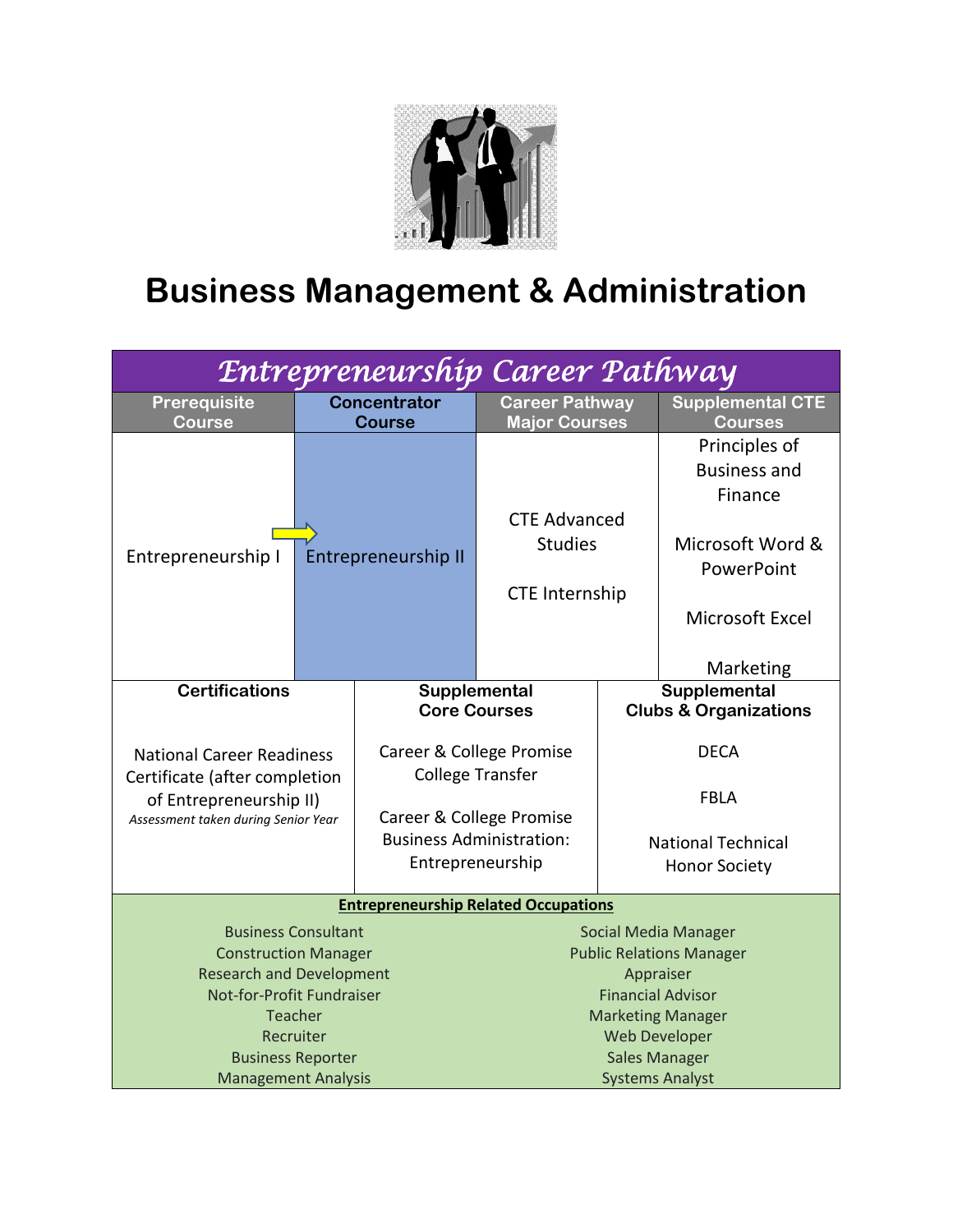

# **Business Management & Administration**

| General Management Career Pathway                                                                                                                                                                                                                       |                                         |                                                                                     |                                                                                                                                                                                                                                                                                                |                                                           |                                                                                                      |  |  |  |
|---------------------------------------------------------------------------------------------------------------------------------------------------------------------------------------------------------------------------------------------------------|-----------------------------------------|-------------------------------------------------------------------------------------|------------------------------------------------------------------------------------------------------------------------------------------------------------------------------------------------------------------------------------------------------------------------------------------------|-----------------------------------------------------------|------------------------------------------------------------------------------------------------------|--|--|--|
| Prerequisite<br><b>Course</b>                                                                                                                                                                                                                           |                                         | <b>Concentrator</b><br><b>Course</b>                                                | <b>Career Pathway</b><br><b>Major Courses</b>                                                                                                                                                                                                                                                  |                                                           | <b>Supplemental CTE</b><br><b>Courses</b>                                                            |  |  |  |
| <b>Business</b><br>Management I                                                                                                                                                                                                                         | <b>Business</b><br><b>Management II</b> |                                                                                     | <b>CTE Advanced</b><br><b>Studies</b><br><b>CTE Internship</b>                                                                                                                                                                                                                                 |                                                           | Principles of<br><b>Business and</b><br>Finance<br>Microsoft Word &<br>PowerPoint<br>Microsoft Excel |  |  |  |
| <b>Certifications</b>                                                                                                                                                                                                                                   | Supplemental                            | <b>Core Courses</b>                                                                 |                                                                                                                                                                                                                                                                                                | Supplemental<br><b>Clubs &amp; Organizations</b>          |                                                                                                      |  |  |  |
| <b>National Career Readiness</b><br>Certificate (after completion                                                                                                                                                                                       |                                         | Career & College Promise<br><b>College Transfer</b>                                 |                                                                                                                                                                                                                                                                                                |                                                           | <b>DECA</b>                                                                                          |  |  |  |
| of Business Management II)<br>Assessment taken during Senior Year                                                                                                                                                                                       |                                         | Career & College Promise<br><b>Business Administration:</b><br><b>Business Core</b> |                                                                                                                                                                                                                                                                                                | FBLA<br><b>National Technical</b><br><b>Honor Society</b> |                                                                                                      |  |  |  |
|                                                                                                                                                                                                                                                         |                                         |                                                                                     | <b>Business Management Related Occupations</b>                                                                                                                                                                                                                                                 |                                                           |                                                                                                      |  |  |  |
| <b>Administrative Assistant</b><br><b>Advertising Sales Person</b><br>Auditor<br><b>Business Consultant</b><br><b>Certified Public Accountant</b><br><b>Corporate Trainer</b><br><b>E-Commerce Analyst</b><br>Entrepreneur<br><b>Facilities Manager</b> |                                         |                                                                                     | <b>Investment Executive</b><br><b>Marketing Analyst</b><br><b>Medical Transcriptionist</b><br><b>Office Manager</b><br><b>OSHA/ADA Compliance Officer</b><br><b>Personnel Recruiter</b><br><b>Public Relations Manager</b><br><b>Sales Representative</b><br><b>Wholesale and Retail Buyer</b> |                                                           |                                                                                                      |  |  |  |
|                                                                                                                                                                                                                                                         | <b>Finance Director</b>                 |                                                                                     |                                                                                                                                                                                                                                                                                                |                                                           | <b>Human Resources Manager</b>                                                                       |  |  |  |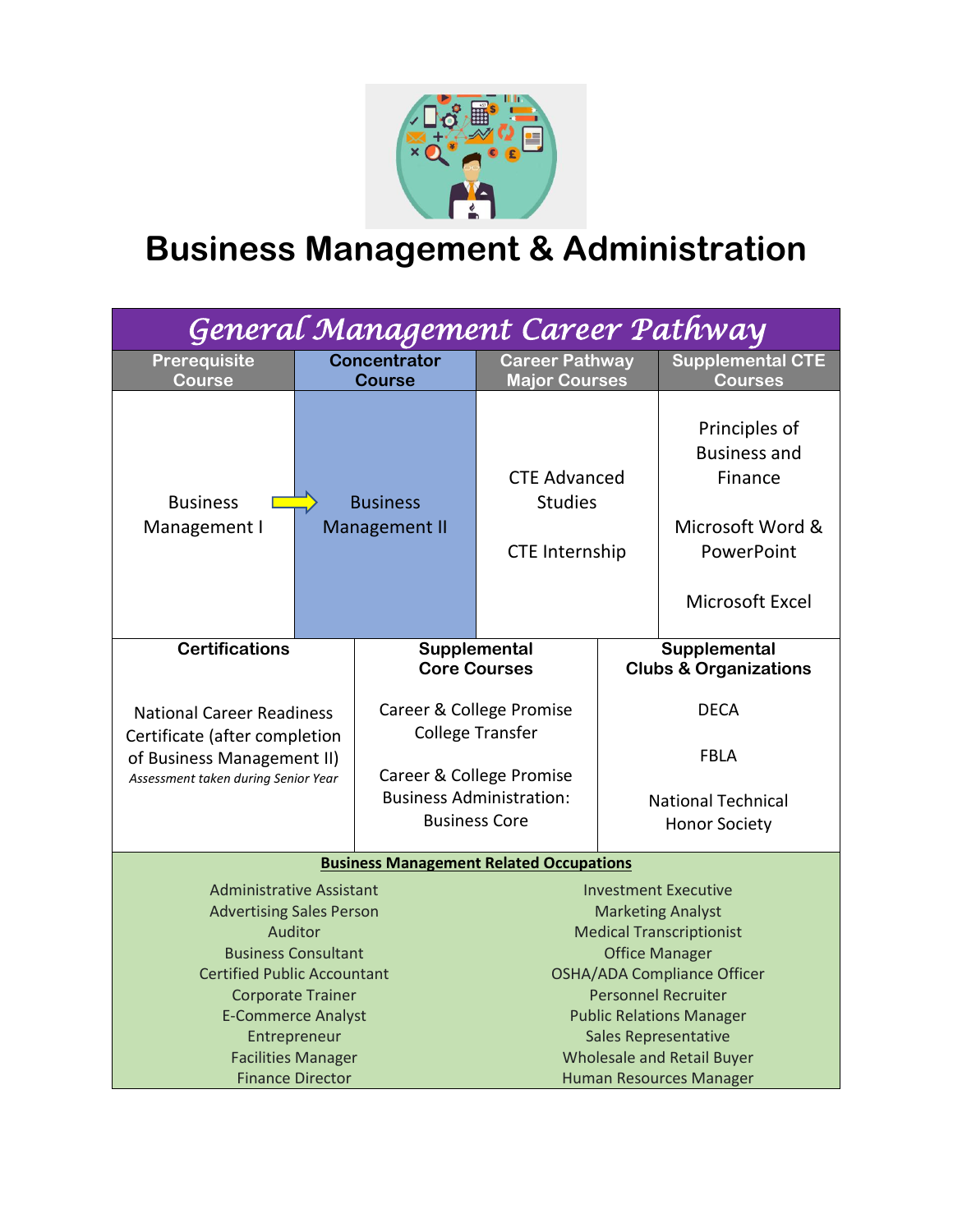

## **Health Science**

|                                                                                                                                                                                                                                                                                                                                                                                                                                                                                                                             | <b>Course</b> | <b>Career Pathway</b><br><b>Major Courses</b>                  |                                                                                                                                                                                                                                                                                                                  | <b>Supplemental CTE</b><br><b>Courses</b>                                             |  |
|-----------------------------------------------------------------------------------------------------------------------------------------------------------------------------------------------------------------------------------------------------------------------------------------------------------------------------------------------------------------------------------------------------------------------------------------------------------------------------------------------------------------------------|---------------|----------------------------------------------------------------|------------------------------------------------------------------------------------------------------------------------------------------------------------------------------------------------------------------------------------------------------------------------------------------------------------------|---------------------------------------------------------------------------------------|--|
| <b>Health Science II</b>                                                                                                                                                                                                                                                                                                                                                                                                                                                                                                    |               | <b>CTE Advanced</b><br><b>Studies</b><br><b>CTE Internship</b> |                                                                                                                                                                                                                                                                                                                  | Foundations of<br><b>Health Science</b><br>Microsoft Word &<br>PowerPoint             |  |
|                                                                                                                                                                                                                                                                                                                                                                                                                                                                                                                             |               |                                                                |                                                                                                                                                                                                                                                                                                                  | Supplemental                                                                          |  |
| OSHA 10-Hour Industry<br>Certification (Healthcare)<br><b>National Career Readiness</b><br>Certificate (after completion<br>of Health Science II)<br>Assessment taken during                                                                                                                                                                                                                                                                                                                                                |               |                                                                | <b>Clubs &amp; Organizations</b><br><b>HOSA</b><br><b>National Technical</b><br><b>Honor Society</b>                                                                                                                                                                                                             |                                                                                       |  |
|                                                                                                                                                                                                                                                                                                                                                                                                                                                                                                                             |               | <b>Occupations Requiring Baccalaureate Degree</b>              |                                                                                                                                                                                                                                                                                                                  |                                                                                       |  |
| <b>Occupations Requiring Less Than A Bachelors Degree</b><br>Anesthesiologist Assistant<br><b>Certified Nursing Assistant</b><br><b>Clinical Medical Assistant</b><br>Data Entry Coordinator<br>Dental Assistant/Hygienist<br>Dental Lab Technician<br><b>EMT/Paramedic</b><br><b>Home Health Aide</b><br><b>Licensed Practical Nurse</b><br><b>Massage Therapist</b><br>Orthotist/Prosthetist<br>Pharmacist/Pharmacy Technician<br><b>Physical Therapist/Assistant</b><br>Radiologic Technician<br><b>Registered Nurse</b> |               |                                                                | <b>Athletic Trainer</b><br>Audiologist<br>Chiropractor<br>Dentist<br>Dietician<br><b>Exercise Physiologist</b><br><b>Nurse Practitioner</b><br><b>Occupational Therapist</b><br>Optometrist<br>Physician (MD/DO)<br><b>Physician's Assistant</b><br>Psychologist<br><b>Recreation Therapist</b><br>Social Worker |                                                                                       |  |
| <b>Certifications</b>                                                                                                                                                                                                                                                                                                                                                                                                                                                                                                       |               | <b>Concentrator</b><br><b>Respiratory Therapist</b>            | Supplemental<br><b>Core Courses</b><br>Career & College Promise<br><b>College Transfer</b><br>Career & College Promise:<br>Intro to Medical Assisting<br>Career & College Promise:<br><b>Nurse Aide</b><br>Anatomy & Physiology                                                                                  | Healthcare Professional Career Pathway<br>Speech Language Pathologist<br>Veterinarian |  |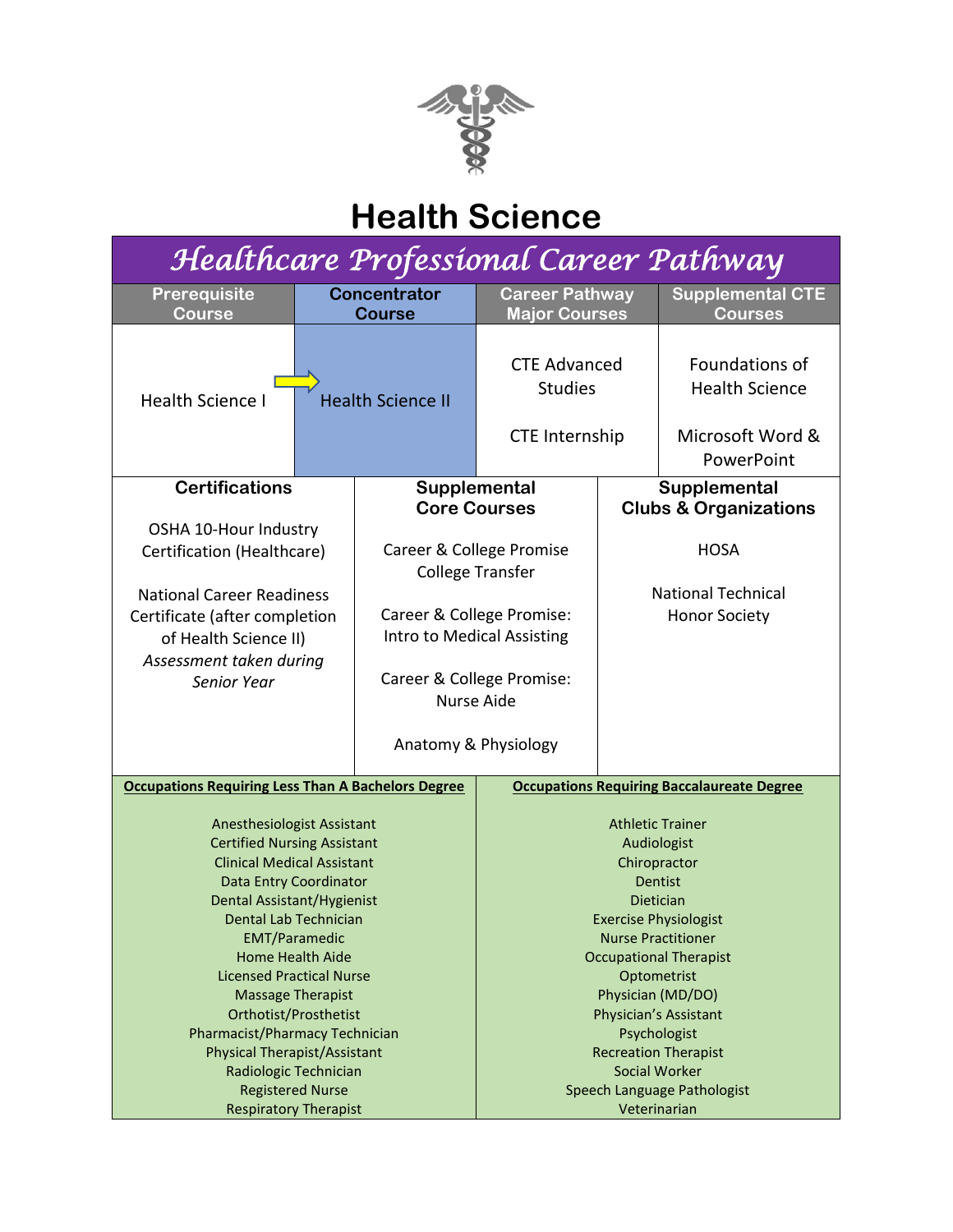

## **Health Science**

|                                                                                                                                                                                                                                                                                          |  |                                                                       |                                                                                                                                                                                                                      | <b>Supplemental CTE</b><br><b>Courses</b>                                                                                                                                                                                           |
|------------------------------------------------------------------------------------------------------------------------------------------------------------------------------------------------------------------------------------------------------------------------------------------|--|-----------------------------------------------------------------------|----------------------------------------------------------------------------------------------------------------------------------------------------------------------------------------------------------------------|-------------------------------------------------------------------------------------------------------------------------------------------------------------------------------------------------------------------------------------|
| <b>Biomedical</b><br>Technology                                                                                                                                                                                                                                                          |  | <b>CTE Advanced</b><br><b>Studies</b><br><b>CTE Internship</b>        |                                                                                                                                                                                                                      | Foundations of<br><b>Health Science</b><br>Microsoft Word &<br>PowerPoint                                                                                                                                                           |
|                                                                                                                                                                                                                                                                                          |  |                                                                       |                                                                                                                                                                                                                      | Supplemental<br><b>Clubs &amp; Organizations</b>                                                                                                                                                                                    |
| <b>National Career Readiness</b><br>Certificate (after completion<br>of Biomedical Technology)<br>Assessment taken during Senior Year                                                                                                                                                    |  |                                                                       | <b>HOSA</b><br><b>National Technical</b><br><b>Honor Society</b>                                                                                                                                                     |                                                                                                                                                                                                                                     |
|                                                                                                                                                                                                                                                                                          |  |                                                                       |                                                                                                                                                                                                                      |                                                                                                                                                                                                                                     |
| <b>Animal Biochemist</b><br><b>Biologist</b><br><b>Botanist</b><br><b>Chemical Analyst</b><br><b>Chemical Information Specialist</b><br>Dietitian/Researcher<br><b>Environmental Scientist</b><br><b>Exercise Therapist</b><br><b>Food and Drug Analyst</b><br><b>Forensic Scientist</b> |  |                                                                       |                                                                                                                                                                                                                      | <b>Occupational Therapist</b><br>Oceanographer<br>Optometrist<br>Orthopedists<br>Pharmacologist<br><b>Physical Therapist</b><br>Psychologist<br>Surgeon<br><b>Tissue and Transplant Coordinator</b><br>Veterinarian/Lab Animal Care |
|                                                                                                                                                                                                                                                                                          |  | <b>Concentrator</b><br><b>Course</b><br><b>Hospital Administrator</b> | Supplemental<br><b>Core Courses</b><br>Career & College Promise<br>College Transfer<br>Career & College Promise:<br>Biopharmaceutical<br>Technology<br>Anatomy & Physiology<br><b>Biomedical Related Occupations</b> | Biomedical Technology Career Pathway<br><b>Career Pathway</b><br><b>Major Courses</b><br>Zoologist                                                                                                                                  |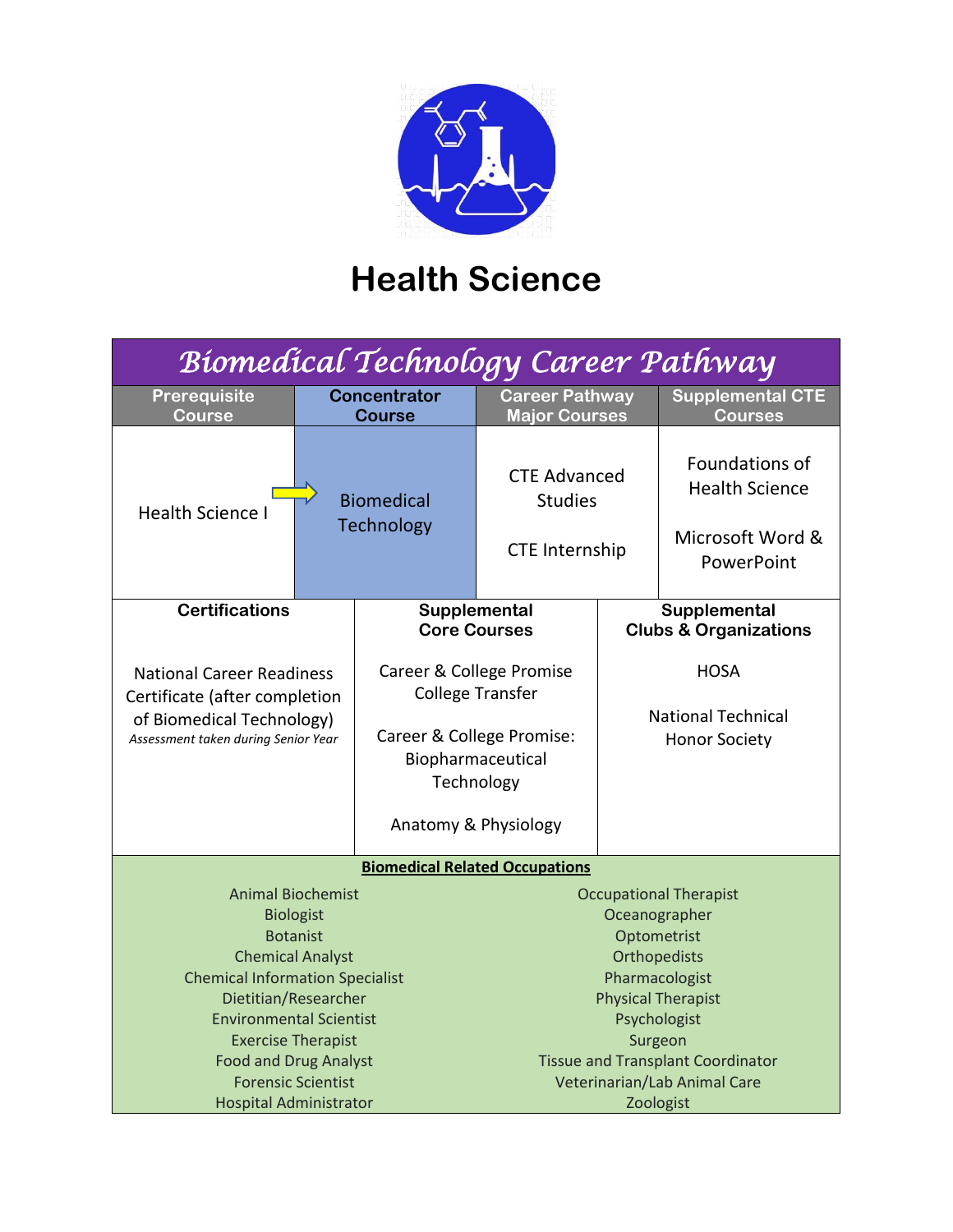

# **Hospitality & Tourism**

|                                                                                                                                                                                                                              |                                                          |                                            |                                                                                                                   |                                                  | Culinary Arts Applications Career Pathway                                                                                                                                                                                                   |  |
|------------------------------------------------------------------------------------------------------------------------------------------------------------------------------------------------------------------------------|----------------------------------------------------------|--------------------------------------------|-------------------------------------------------------------------------------------------------------------------|--------------------------------------------------|---------------------------------------------------------------------------------------------------------------------------------------------------------------------------------------------------------------------------------------------|--|
| <b>Entry Course</b>                                                                                                                                                                                                          | Prerequisite<br><b>Course</b>                            | <b>Concentrator</b><br><b>Course</b>       | <b>Career Pathway</b><br><b>Major Courses</b>                                                                     |                                                  | <b>Supplemental CTE</b><br><b>Courses</b>                                                                                                                                                                                                   |  |
| <b>Culinary Arts</b><br>& Hospitality I                                                                                                                                                                                      | <b>Culinary Arts</b><br>& Hospitality<br>II Applications | <b>Culinary Arts</b><br>& Hospitality<br>Ш | <b>CTE Advanced</b><br><b>Studies</b><br><b>CTE Internship</b>                                                    |                                                  | <b>Culinary Arts &amp;</b><br><b>Hospitality IV</b><br>Microsoft Word &<br>PowerPoint                                                                                                                                                       |  |
|                                                                                                                                                                                                                              | <b>Certifications</b>                                    |                                            | Supplemental<br><b>Core Courses</b>                                                                               | Supplemental<br><b>Clubs &amp; Organizations</b> |                                                                                                                                                                                                                                             |  |
| ServSafe<br>National Career Readiness Certificate<br>(after completion of Culinary Arts &<br>Hospitality III)<br>Assessment taken during Senior Year                                                                         |                                                          |                                            | Career & College Promise<br><b>College Transfer</b>                                                               |                                                  | <b>FCCLA</b><br><b>National Technical</b><br><b>Honor Society</b>                                                                                                                                                                           |  |
|                                                                                                                                                                                                                              | <b>Management Level Occupations</b>                      |                                            | <b>Skill Level Occupations</b>                                                                                    |                                                  | <b>Entry Level Occupations</b>                                                                                                                                                                                                              |  |
| Caterer<br><b>Catering and Banquets Manager</b><br><b>Executive Chef</b><br><b>Food and Beverage Manager</b><br><b>General Manager</b><br>Kitchen Manager<br>Maître d'<br><b>Restaurant Owner</b><br><b>Services Manager</b> |                                                          |                                            | <b>Baker</b><br><b>Bartender</b><br><b>Brewer</b><br><b>Pastry and Specialty Chefs</b><br><b>Restaurant Serve</b> |                                                  | <b>Banquet Server</b><br><b>Banquet Set-Up Employee</b><br><b>Bus Person</b><br><b>Cocktail Server</b><br><b>Counter Server</b><br>Host<br><b>Kitchen Steward</b><br>Line Cook<br><b>Restaurant Server</b><br><b>Room Service Attendant</b> |  |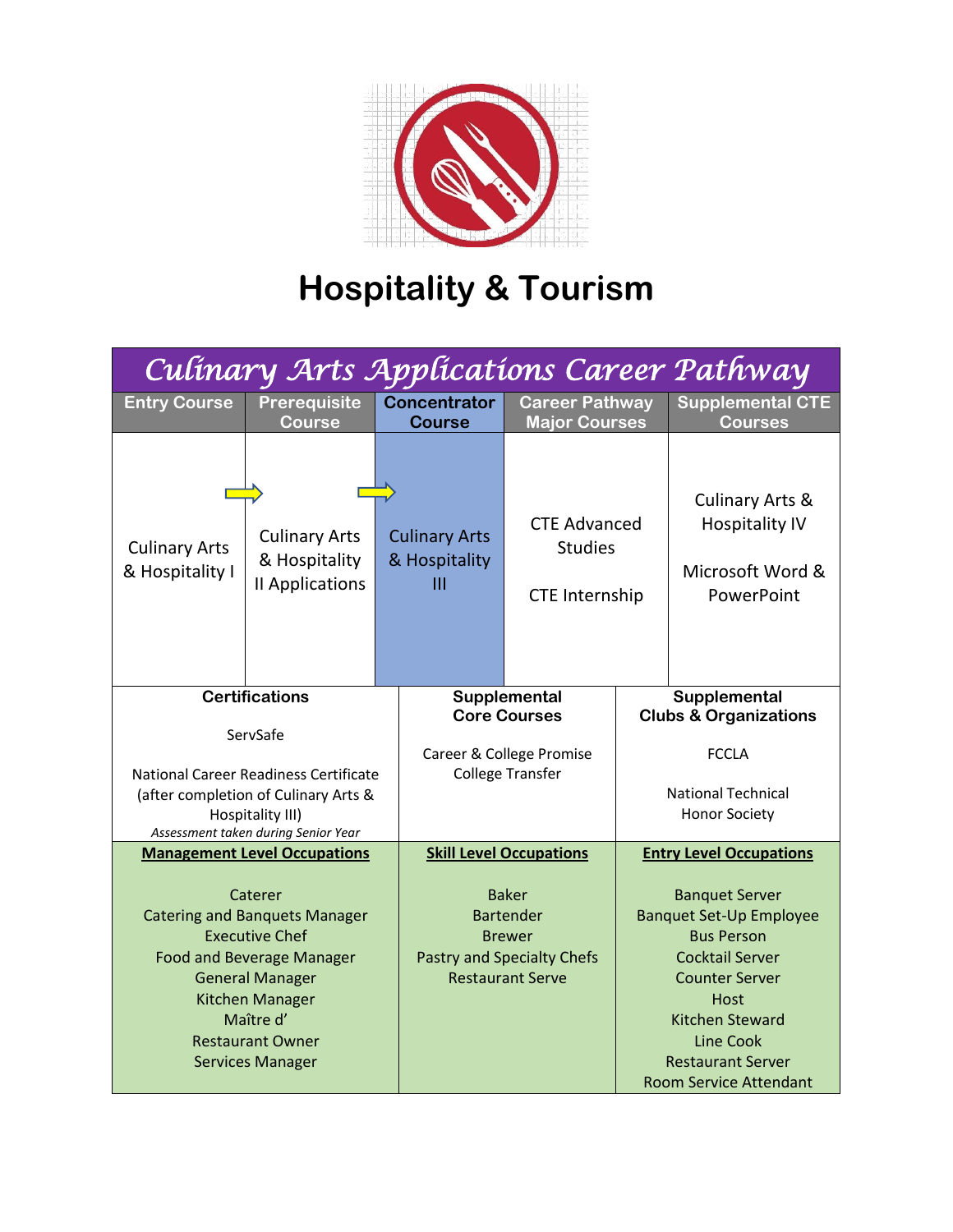

# **Hospitality & Tourism**

| Sports & Entertainment Marketing                                            |                                                  |                                                                   |                                                                      |  |                                                  |  |
|-----------------------------------------------------------------------------|--------------------------------------------------|-------------------------------------------------------------------|----------------------------------------------------------------------|--|--------------------------------------------------|--|
| Career Pathway                                                              |                                                  |                                                                   |                                                                      |  |                                                  |  |
| Prerequisite<br>Course                                                      |                                                  | <b>Concentrator</b><br><b>Course</b>                              | <b>Career Pathway</b><br><b>Major Courses</b>                        |  | <b>Supplemental CTE</b><br><b>Courses</b>        |  |
|                                                                             | Sports &<br>Entertainment<br><b>Marketing II</b> |                                                                   |                                                                      |  | Microsoft Word &<br>PowerPoint                   |  |
| Sports &<br>Entertainment                                                   |                                                  |                                                                   | <b>CTE Advanced</b><br><b>Studies</b>                                |  | Microsoft Excel                                  |  |
| Marketing I                                                                 |                                                  |                                                                   | <b>CTE Internship</b>                                                |  | Marketing                                        |  |
|                                                                             |                                                  |                                                                   |                                                                      |  | Entrepreneurship I                               |  |
| <b>Certifications</b>                                                       |                                                  |                                                                   | Supplemental<br><b>Core Courses</b>                                  |  | Supplemental<br><b>Clubs &amp; Organizations</b> |  |
| <b>Customer Service &amp; Sales</b>                                         |                                                  |                                                                   |                                                                      |  |                                                  |  |
| Certification                                                               |                                                  |                                                                   | Career & College Promise<br><b>College Transfer</b>                  |  | <b>DECA</b>                                      |  |
| <b>National Career Readiness</b>                                            |                                                  |                                                                   |                                                                      |  | <b>National Technical</b>                        |  |
| Certificate (after completion<br>of Sports & Entertainment<br>Marketing II) |                                                  | Career & College Promise:<br><b>Hospitality Event Coordinator</b> |                                                                      |  | <b>Honor Society</b>                             |  |
| Assessment taken during Senior Year                                         |                                                  |                                                                   |                                                                      |  |                                                  |  |
| <b>Sports &amp; Entertainment Marketing Related Occupations</b>             |                                                  |                                                                   |                                                                      |  |                                                  |  |
| <b>Family Centers</b><br>• Manager                                          |                                                  |                                                                   | Museums/Zoos/ Aquariums Personnel<br><b>Parks and Gardens Ranger</b> |  |                                                  |  |
| • Equipment Operator                                                        |                                                  |                                                                   | <b>Resort Trainer and Instructor</b>                                 |  |                                                  |  |
| • Maintenance Personnel                                                     |                                                  |                                                                   | <b>Sports Promoter</b>                                               |  |                                                  |  |
| Fairs/Festivals                                                             |                                                  |                                                                   | Theme Parks/Amusement Parks                                          |  |                                                  |  |
| • Event Planner                                                             |                                                  | Personnel                                                         |                                                                      |  |                                                  |  |
| • Supervisor                                                                |                                                  | <b>Ticket Vendor</b>                                              |                                                                      |  |                                                  |  |
| • Manager                                                                   |                                                  | <b>Club Personnel</b>                                             |                                                                      |  |                                                  |  |
| • Promotional Developer                                                     |                                                  | <b>Facilities Manager</b>                                         |                                                                      |  |                                                  |  |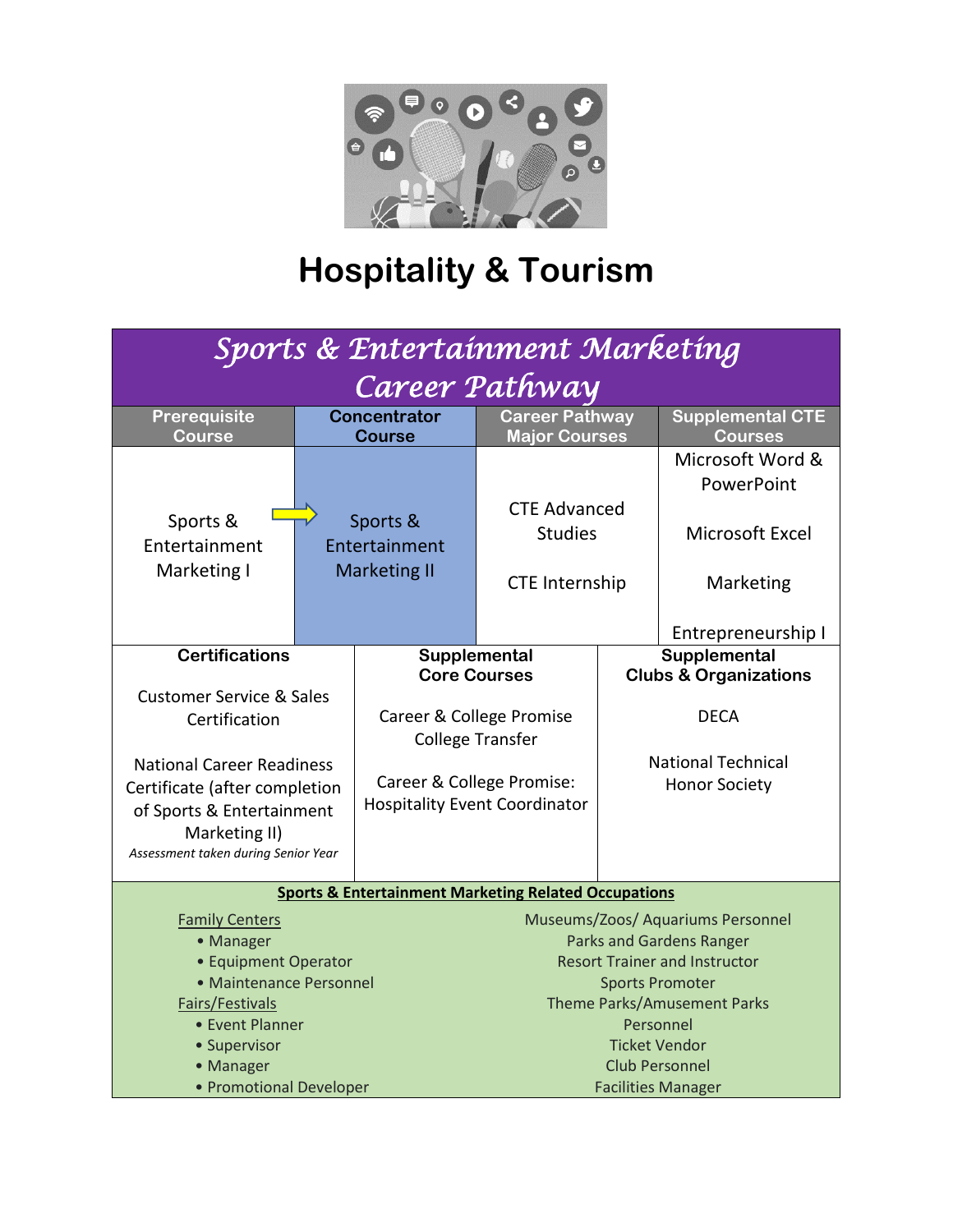

# **Human Services**

| Food & Nutrition Career Pathway                                                                                                                                                                                              |                                      |                                                                                                                   |                                                                |                                                                                                                                                                                                                                                    |                                                                                 |  |
|------------------------------------------------------------------------------------------------------------------------------------------------------------------------------------------------------------------------------|--------------------------------------|-------------------------------------------------------------------------------------------------------------------|----------------------------------------------------------------|----------------------------------------------------------------------------------------------------------------------------------------------------------------------------------------------------------------------------------------------------|---------------------------------------------------------------------------------|--|
| Prerequisite<br><b>Course</b>                                                                                                                                                                                                | <b>Concentrator</b><br><b>Course</b> |                                                                                                                   | <b>Career Pathway</b><br><b>Major Courses</b>                  |                                                                                                                                                                                                                                                    | <b>Supplemental CTE</b><br><b>Courses</b>                                       |  |
| Food & Nutrition I                                                                                                                                                                                                           |                                      | <b>Food &amp; Nutrition II</b>                                                                                    | <b>CTE Advanced</b><br><b>Studies</b><br><b>CTE Internship</b> |                                                                                                                                                                                                                                                    | <b>Principles of Family</b><br>and Human<br><b>Services</b><br>Microsoft Word & |  |
|                                                                                                                                                                                                                              |                                      |                                                                                                                   |                                                                |                                                                                                                                                                                                                                                    | PowerPoint                                                                      |  |
| <b>Certifications</b>                                                                                                                                                                                                        |                                      |                                                                                                                   | Supplemental<br><b>Core Courses</b>                            |                                                                                                                                                                                                                                                    | Supplemental                                                                    |  |
| ServSafe                                                                                                                                                                                                                     |                                      |                                                                                                                   |                                                                |                                                                                                                                                                                                                                                    | <b>Clubs &amp; Organizations</b>                                                |  |
|                                                                                                                                                                                                                              |                                      | Career & College Promise                                                                                          |                                                                | <b>FCCLA</b>                                                                                                                                                                                                                                       |                                                                                 |  |
| <b>National Career Readiness</b>                                                                                                                                                                                             |                                      |                                                                                                                   | <b>College Transfer</b>                                        |                                                                                                                                                                                                                                                    | <b>National Technical</b>                                                       |  |
| Certificate (after completion                                                                                                                                                                                                |                                      |                                                                                                                   |                                                                |                                                                                                                                                                                                                                                    | <b>Honor Society</b>                                                            |  |
| of Food & Nutrition II)<br>Assessment taken during Senior Year                                                                                                                                                               |                                      |                                                                                                                   |                                                                |                                                                                                                                                                                                                                                    |                                                                                 |  |
| <b>Management Level Occupations</b>                                                                                                                                                                                          |                                      |                                                                                                                   | <b>Skill Level Occupations</b>                                 | <b>Entry Level Occupations</b>                                                                                                                                                                                                                     |                                                                                 |  |
| Caterer<br><b>Catering and Banquets Manager</b><br><b>Executive Chef</b><br><b>Food and Beverage Manager</b><br><b>General Manager</b><br>Kitchen Manager<br>Maître d'<br><b>Restaurant Owner</b><br><b>Services Manager</b> |                                      | <b>Baker</b><br><b>Bartender</b><br><b>Brewer</b><br><b>Pastry and Specialty Chefs</b><br><b>Restaurant Serve</b> |                                                                | <b>Banquet Server</b><br><b>Banquet Set-Up Employee</b><br><b>Bus Person</b><br><b>Cocktail Server</b><br><b>Counter Server</b><br>Host<br><b>Kitchen Steward</b><br><b>Line Cook</b><br><b>Restaurant Server</b><br><b>Room Service Attendant</b> |                                                                                 |  |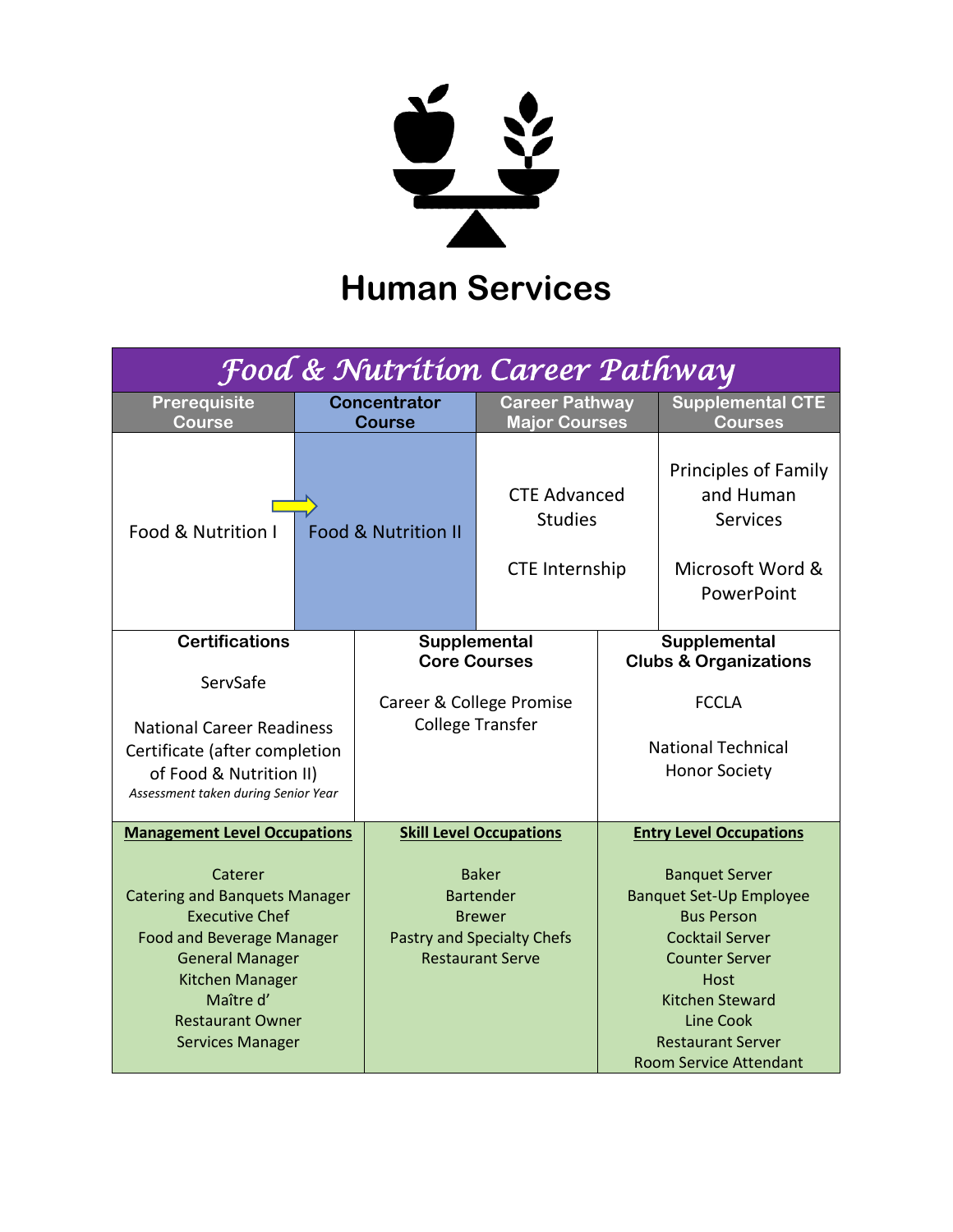

## **Human Services**

| Early Childhood Development & Services                                                                                                         |  |                                                                                       |                                                                                                                                                                                                     |                                                   |                                                                                               |  |
|------------------------------------------------------------------------------------------------------------------------------------------------|--|---------------------------------------------------------------------------------------|-----------------------------------------------------------------------------------------------------------------------------------------------------------------------------------------------------|---------------------------------------------------|-----------------------------------------------------------------------------------------------|--|
| Career Pathway                                                                                                                                 |  |                                                                                       |                                                                                                                                                                                                     |                                                   |                                                                                               |  |
| Prerequisite<br><b>Course</b>                                                                                                                  |  | <b>Concentrator</b><br><b>Career Pathway</b><br><b>Major Courses</b><br><b>Course</b> |                                                                                                                                                                                                     | <b>Supplemental CTE</b><br><b>Courses</b>         |                                                                                               |  |
| <b>Child Development</b>                                                                                                                       |  | <b>Early Childhood</b><br><b>Education I</b>                                          | Early Childhood<br><b>Education II</b>                                                                                                                                                              |                                                   | <b>Principles of Family</b><br>and Human<br><b>Services</b><br>Microsoft Word &<br>PowerPoint |  |
| <b>Certifications</b>                                                                                                                          |  |                                                                                       | Supplemental<br><b>Core Courses</b>                                                                                                                                                                 | Supplemental<br><b>Clubs &amp; Organizations</b>  |                                                                                               |  |
| <b>CPR</b>                                                                                                                                     |  |                                                                                       |                                                                                                                                                                                                     |                                                   | <b>FCCLA</b>                                                                                  |  |
| <b>First Aid</b>                                                                                                                               |  | Career & College Promise<br><b>College Transfer</b>                                   |                                                                                                                                                                                                     |                                                   |                                                                                               |  |
| North Carolina Early Childhood<br>Credential (NCECC)                                                                                           |  | Career & College Promise: Early<br>Childhood                                          |                                                                                                                                                                                                     | <b>National Technical</b><br><b>Honor Society</b> |                                                                                               |  |
| <b>National Career Readiness</b><br>Certificate (after completion of<br>Early Childhood Education I)<br>Assessment taken during<br>Senior Year |  |                                                                                       |                                                                                                                                                                                                     |                                                   |                                                                                               |  |
| <b>Occupations Requiring Less Than A Bachelors Degree</b>                                                                                      |  |                                                                                       | <b>Occupations Requiring Baccalaureate Degree</b>                                                                                                                                                   |                                                   |                                                                                               |  |
| <b>Childcare Assistant/Worker</b><br>Nanny<br><b>Teacher Assistant</b>                                                                         |  |                                                                                       | <b>Assistant Director, Childcare</b><br><b>Facilities</b><br><b>Director, Childcare Facilities</b><br><b>Educator for Parents</b><br><b>Elementary School Counselor</b><br><b>Preschool Teacher</b> |                                                   |                                                                                               |  |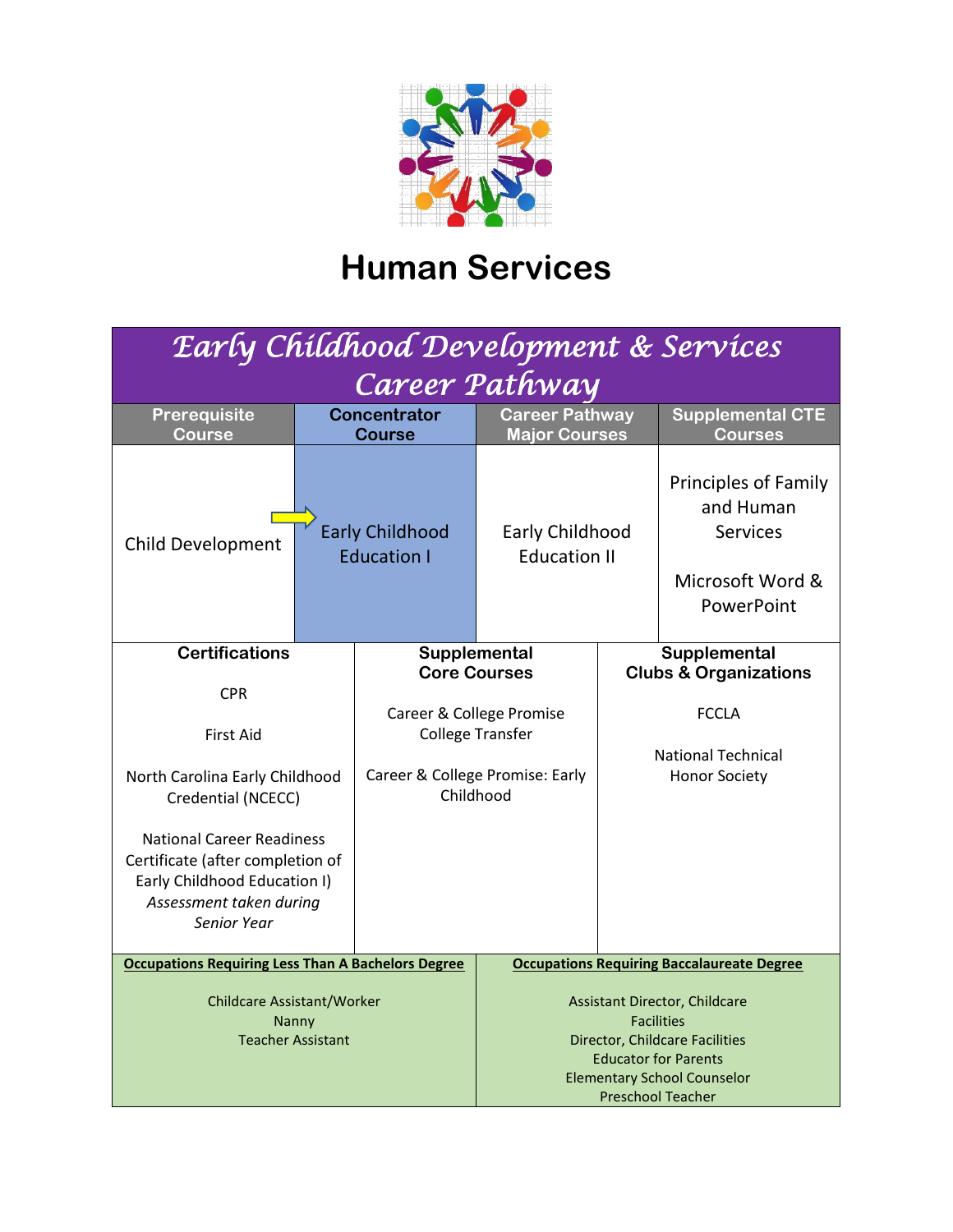

# **Information Technology**

| Python Programming Career Pathway                                                                                                                                                                                                      |                                      |  |                                                                |                                                                                                                                                                                                                                                                   |                                                                  |  |
|----------------------------------------------------------------------------------------------------------------------------------------------------------------------------------------------------------------------------------------|--------------------------------------|--|----------------------------------------------------------------|-------------------------------------------------------------------------------------------------------------------------------------------------------------------------------------------------------------------------------------------------------------------|------------------------------------------------------------------|--|
| <b>Prerequisite</b><br><b>Course</b>                                                                                                                                                                                                   | <b>Concentrator</b><br><b>Course</b> |  | <b>Career Pathway</b><br><b>Major Courses</b>                  |                                                                                                                                                                                                                                                                   | <b>Supplemental CTE</b><br><b>Courses</b>                        |  |
| Python<br>Programming I                                                                                                                                                                                                                | Python<br><b>Programming II</b>      |  | <b>CTE Advanced</b><br><b>Studies</b><br><b>CTE Internship</b> |                                                                                                                                                                                                                                                                   | Microsoft Word &<br>PowerPoint<br>Microsoft Excel                |  |
| <b>Certifications</b>                                                                                                                                                                                                                  |                                      |  | Supplemental<br><b>Core Courses</b>                            |                                                                                                                                                                                                                                                                   | Supplemental<br><b>Clubs &amp; Organizations</b>                 |  |
| <b>National Career Readiness</b><br>Certificate (after completion<br>of Python Programming II)<br>Assessment taken during Senior Year                                                                                                  |                                      |  | Career & College Promise<br><b>College Transfer</b>            |                                                                                                                                                                                                                                                                   | <b>FBLA</b><br><b>National Technical</b><br><b>Honor Society</b> |  |
| <b>Programming Related Occupations</b>                                                                                                                                                                                                 |                                      |  |                                                                |                                                                                                                                                                                                                                                                   |                                                                  |  |
| <b>Applications Analyst</b><br><b>Applications Engineer</b><br><b>Business Analyst</b><br><b>Computer Engineer</b><br>Data Modeler<br><b>Game Developer</b><br>Operating System Designer/<br>Engineer<br>Program Manager<br>Programmer |                                      |  |                                                                | <b>Programmer Analyst</b><br><b>Project Lead</b><br><b>Software Applications Specialist</b><br><b>Software Applications Tester</b><br>Software Design Engineer<br><b>Systems Administrator</b><br><b>Systems Analyst</b><br><b>Test Engineer</b><br><b>Tester</b> |                                                                  |  |